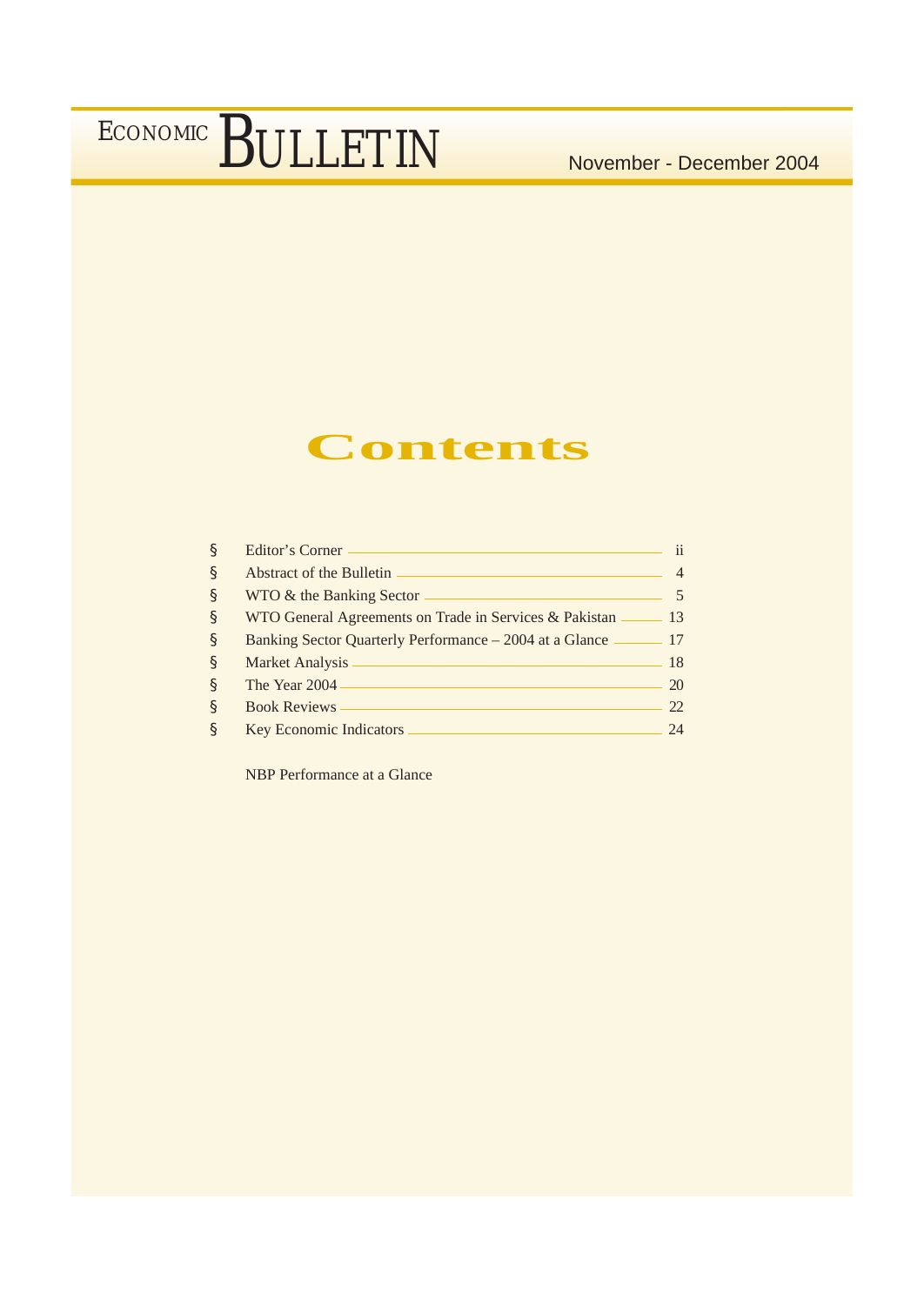### **Editor's Corner**

Dear Readers,

With growing interest in Islamic banking in recent years, the scepticism that prevailed about its success is giving way to an increasing realization that it is here to stay and progress. While Islamic banks have emerged as active players over the last two decades, but many of the principles upon which Islamic banking is based have been accepted all over the world for centuries. Today, there are about 250 Islamic financial institutions operating in about 100 countries.

In the last fifty years or so, the first half of which was devoted mainly to theory and model building, Islamic banking has established itself as an alternative to conventional banking. While the core ideal of commercial banking, that of financial intermediation was retained, but the practice of interest was discarded.

Islamic banking received greater attention as a banking option in the international financial scene in the 1970s. Its philosophies and principles are however, not new, having been outlined in the Holy Quran and Sunnah of Prophet Muhammad (PBUH) more than 1400 years ago.

Islamic banking has gained popularity not only in the Muslim world but in the west also. We see that there are Islamic financial institutions operating in the US, UK, India alongside Egypt, Iran, UAE, Malaysia, Saudi Arabia, Bahrain, Qatar, Pakistan, Turkey among others.

Today, Islamic banking is a growing sector, achieving mainstream relevance. For instance in Malaysia, the market share of Islamic banks' deposits is around 10%; Qatar and Kuwait 20%, Sudan 30%, Saudi Arabia 15%, UAE, Jordan and Egypt 15%.

UK's first purely Islamic bank, Islamic Bank of Britain opened in UK in mid 2004, offering financial products that comply with Islamic law. Some British banks offer products tailored for Muslims. Hong Kong & Shanghai Banking Corporation offers Shariah compliant pension, home loan scheme and stock broking service that comply with Islamic law (Shariah).

Citibank has set up an Islamic investment bank branch in Bahrain, while Chase Manhattan set up an Islamic bank in Bahrain as a separate entity, in collaboration with a local partner. Financial institutions like ABN Amro, Amercial Express, ANZ Grindlays Bank, Deutsche Bank and Union Bank of Switzerland have established Islamic Banking Shariah compatible services in several countries.

Islamic banking has been adopted at the national level in Pakistan, Sudan and Iran, and these countries have decided to Islamise the whole of their banking systems.

In Pakistan, Islamic banking has gone through an evolutionary process during the last three decades or so. Still in a stage of infancy, work continues, to make the system competitive with conventional banking practices. Today it is better aligned to the needs of business, as for many conventional banking practices there is a corresponding Islamic banking alternate. For instance, for long term financing there is Ijarah, for working term financing there is Murabaha, for deposits there is Musharika based Savings Accounts, for Letter of Credit there is Letter of Credit, for Letter of Guarantee there is Letter of Guarantee.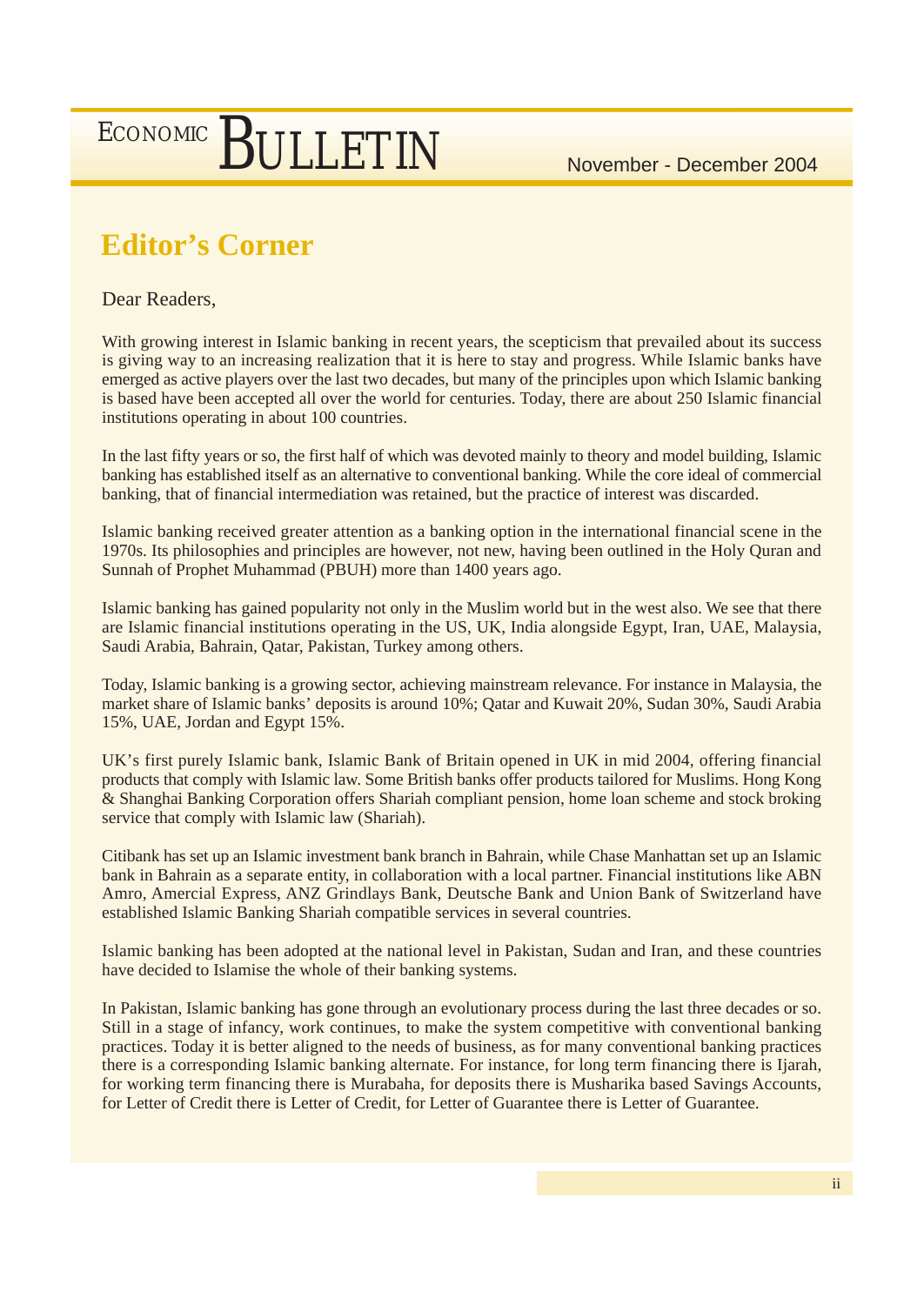Further, an enabling environment is being created to make the system sustainable. Tax laws, civil laws, corporate laws, accounting standards are being reviewed and amended to meet the needs of the emerging system.

Presently Islamic banking operates side by side with conventional banking system. It was in 2002, that the State Bank of Pakistan issued the first Islamic banking licence to Meezan Bank and later in September 2004, a similar licence was issued to Al-Baraka Islamic Bank converting its operations to conform with Sharia. Further 9 banks have been issued with Islamic banking licences to open 29 branches. One bank has shown an interest to open a subsidiary and State Bank of Pakistan is looking into it.

The State Bank of Pakistan is playing a significant role in the development of Islamic banking in the country. As a regulator, it has a supervisory role to play, plus the role of policy maker and as the system in its infancy, the regulator has to play a developmental role as well.

A full-fledged Islamic Banking Department has been set up at the Central Bank. Realizing that it needs an undivided focused attention, the Department sees to the growth of the system in Pakistan.

The State Bank of Pakistan is following a three pronged strategy to promote Islamic Banking in Pakistan:

- § establishment of full-fledged Islamic banks in the private sector;
- § setting up of a subsidiary by an existing commercial bank;
- § setting up of separate branches for Islamic banking by an existing commercial bank, which is not touched by any conventional banking, so as not to conflict with the Shariah Board.

There is now a Shariah Board at the State Bank of Pakistan with a diverse group of experts to guide the Islamic banking industry.

As lack of qualified manpower is one of the biggest hurdles in the advancement of Islamic banking, bank staff need an orientation in the Islamic framework. State Bank is developing special certification courses, has undertaken various Islamic banking awareness programmes to train local staff and make them conversant with the details of Islamic financial instruments, accounting procedures etc.

Efforts towards Islamising the banking system in Pakistan has brought positive results in a short period. Total assets of Islamic banks has grown from Rs.12.9 billion (end-Dec '03) to Rs.44 billion by the end of 2004. Deposits in the period grew from Rs.8.4 billion to 30.5 billion. Meanwhile, market share of Islamic banks/branches in terms of assets grew from a mere 0.5% (Jan '03) to 1.36% (Dec '04), while the share in deposits rose from 0.8% to 1.37%.

The Islamic banks branches have done well in the last one to two years, and this growth needs to be sustained. This would require investing in R&D, training of required personnel in the use of Islamic financial products, development/marketing of Islamic financial products by creating awareness among the muslim community of the developments in Islamic finance, developing compatible Islamic financial products among others.

Ayesha Mahm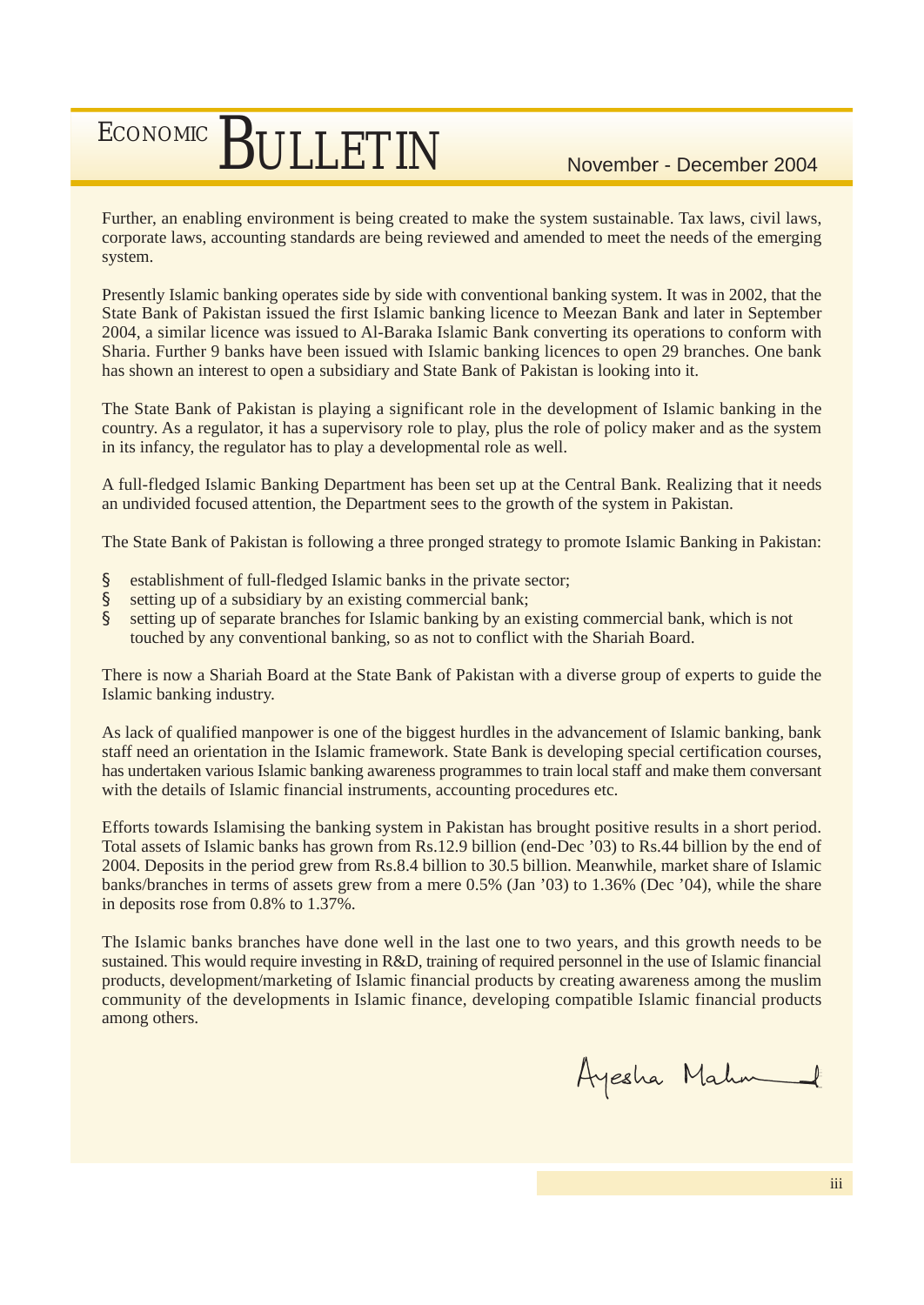### **Abstract of the Bulletin**

### **WTO and the Banking Sector**

- § Since the establishment of the WTO in 1995, a number of agreements have been concluded between member countries to liberalise trade and one such agreement is the GATS.
- § GATS purpose is to create a reliable system of international trade rules, which ensures fair and equitable treatment of all countries on the principles of non-discrimination.
- § GATS covers all internationally traded services, including financial services, which includes insurance and banking.
- § Liberalisation of trade in financial services brings about a number of improvements.
- § GATS provides for four modes of supply of services.
- § There are a number of implications of opening of financial services.
- § Pakistan has a growing services sector.
- § It has a schedule of specific commitments in the financial services sector.
- § With liberalisation of the financial services sector, Pakistani banks will have to face increased competition.
- § Financial sector reforms initiated in 1997 were later strengthened and continue to-date.
- § The reforms have strengthened the local banks to compete with foreign banks both in the domestic market and internationally.

**WTO General Agreement on Trade in Services and Pakistan**

§ Services is a growing sector, offering a lot of export potential.

- § Pakistan has taken steps to liberalize its services sector under GATS.
- § While making sectoral commitments, Pakistan has placed certain limitations and restrictions.
- § While adopting liberalisation, certain gains as well as losses would accrue for the economy.

**Banking Sector Quarterly Performance - 2004**

- § The table shown in this section gives the key financial figures of banks whose quarterly balance sheets were published and were available.
- § Profit of all banks has risen in the fourth quarter of 2004.
- § Deposit increase in the second quarter of 2004 was more than in the third quarter for most banks.

### **Market Analysis**

§ November and December 2004 marked the resumption of bullish sentiment in the equity markets. The KSE-100 Index managed to close the year at 6218 points, showing a gain of 39% for 2004 overall. Going forward, the momentum is likely to remain positive on the back of continued strong corporate earnings, easy liquidity, and the generally positive macroeconomic environment.

### **The Year 2004**

§ Through graphical representation the monthly trend for the year 2004 of certain economic indicators is shown.

### **Book Reviews**

§ There are some new books available in the market on Pakistan's economy, which have been introduced to our readers through a brief description of the contents of each book.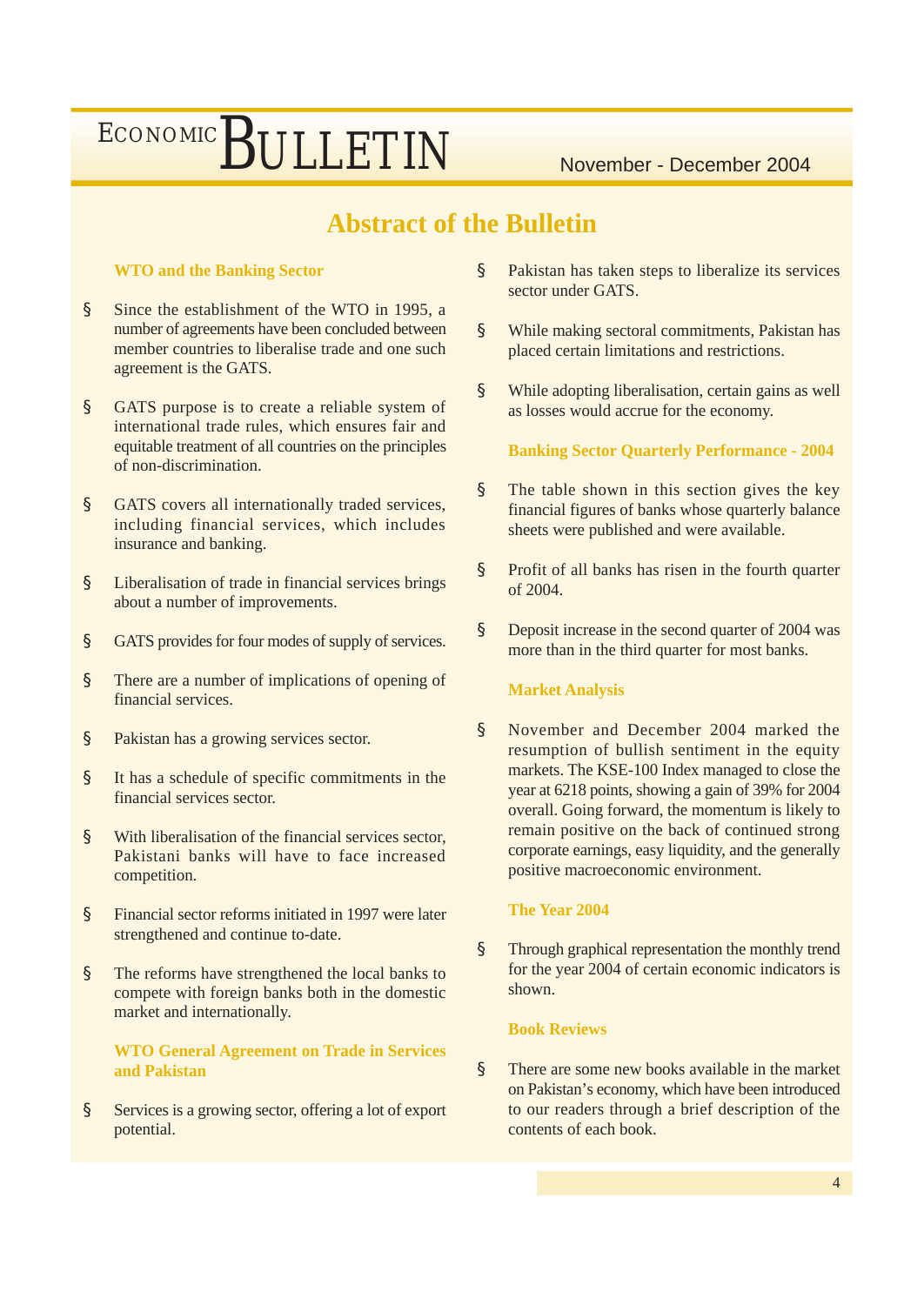### **WTO and the Banking Sector**

**Gains** from financial services liberalisation

Beginning January 2005, the international trading system will change towards a regime which helps foster the free flow of trade in goods and services between its member countries. Trade has been progressively liberalized in both the developed and developing economies. With the establishment of the World Trade Organisation in 1995, a number of agreements have been concluded to liberalise trade in various sectors and one such agreement is the GATS – the General Agreement on Trade in Services. The GATS provides an international regulatory framework for administering global liberalisation of trade in services. It's major component is trade in financial services. The increasing importance of services trade led to the establishment of the GATS as one of the new areas in the Uruguay Round negotiations.

Financial services includes two broad categories of services; insurance and insurance related

**GATS** liberalises trade

sector

services, banking and other financial services. Banking includes all the traditional services provided by banks such as acceptance of deposits, lending of all types, payment and money transmission services, as well as services related to trading in foreign exchange and securities, money broking, asset management, Growing services

settlement and clearing services.

Earlier to the Uruguay Round, services were considered to offer less potential for trade expansion than goods, because of the existence of technical, institutional and regulatory barriers. But with the gradual liberalisation of the hitherto regulated sectors, it has enhanced the tradability of services. Liberalisation in the services sector is particularly important for developing countries considering the fact that trade in services has growth faster than trade in goods over the past decade.

Services account for over 64% of world gross domestic product, compared to 57% in 1990. Meanwhile, between 1990 and 2000, the growth of exports of commercial services for developing countries (9%), exceeded that for developed countries (5.5%). The 49% least developed countries also experienced particularly strong growth of commercial services (6.3%).

There are a number of studies which show the gains that accrue from liberalisation of services trade. World Bank Report *"Global Economic Prospects for Developing Countries 2001"*, has shown that economic gains from services liberalisation greatly exceed the gains from merchandise trade liberalisation. Liberalisation of services in developing countries could provide as much as \$6 trillion in additional income in developing world between 2005-2015.

Liberalisation of trade in financial services helps strengthen the financial system and the economy in general by bringing about improvements to the financial infrastructure. It also underpins efficient trade in goods. The presence of foreign financial firms encourages a competitive financial services market which in turn leads to increased efficiency, greater innovation, lower product pricing and increased consumer choice.

With the growing realization that the efficient supply of financial services is a precondition for stable development, is leading to increasing deregulation and liberalization of the sector. Over the last two or three decades, the scope for international trade in financial services has grown rapidly through the development of new technologies, especially in telecommunications, and the expansion of foreign direct investment.

Countries have taken steps, although at an uneven pace, to establish a framework of rules to ensure that service regulations are administered in a reasonable, objective manner.

The GATS Agreement defines trade in services as the supply of a service through any of the four modes.

Modes of supply

§ Mode-1deals with cross border supply of a service. This category includes the taking of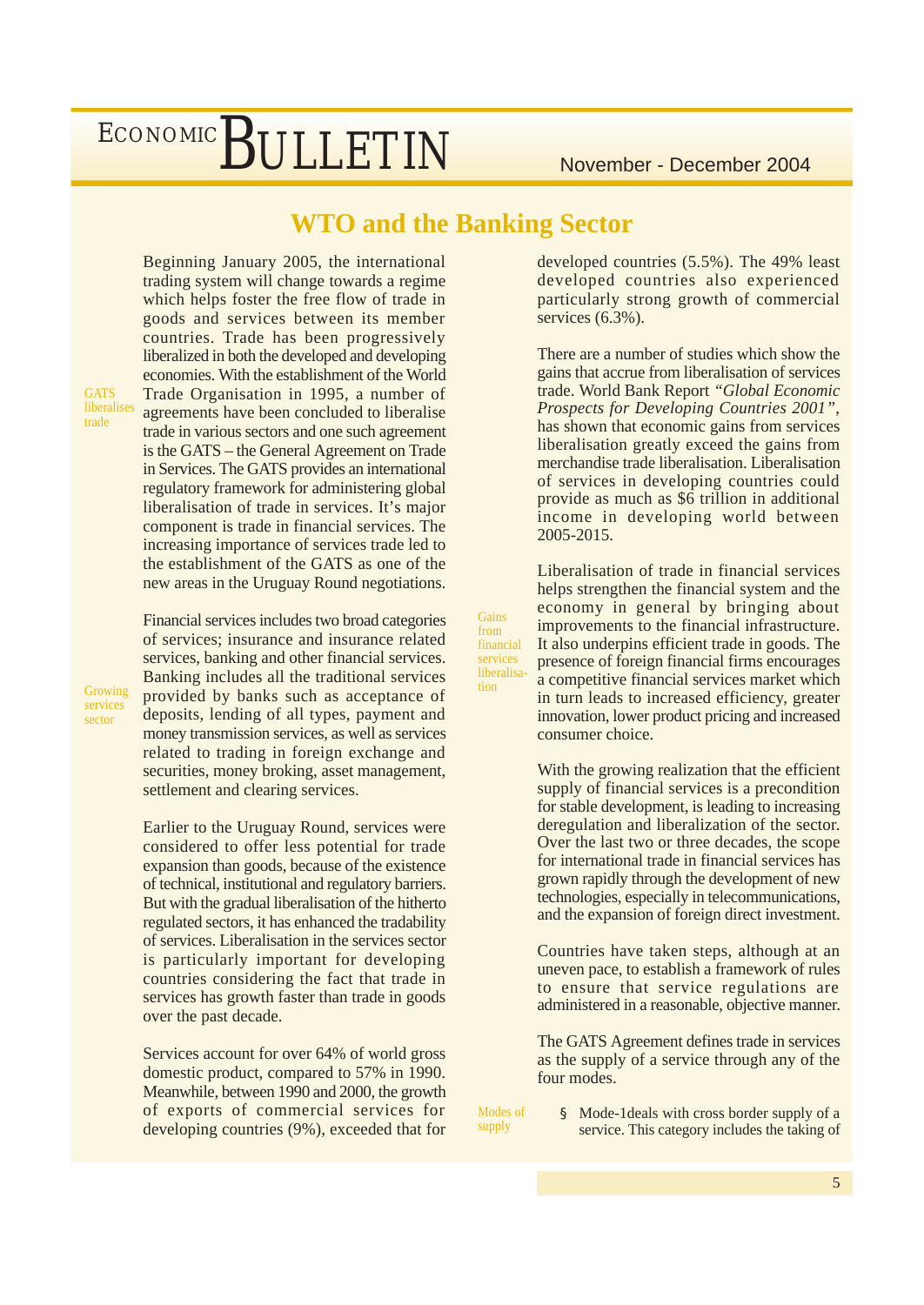a loan or the purchase of insurance cover by a domestic consumer from a financial institution located abroad.

- § Mode-2 involves consumption abroad, the freedom for the Member's residents to purchase services in the territory of another Member. The purchase of financial services by consumers while travelling abroad falls in this category.
- § Mode-3 is commercial presence, the opportunities for foreign service suppliers to establish, operate or expand a commercial presence in the Member's territory, such as branch, agency, or wholly-owned subsidiary.
- § Mode-4 covers the supply of services through the presence of natural persons of a Member in the territory of another Member. It includes the possibilities offered for the entry and temporary stay in the Member's territory of foreign individuals in order to supply a service.

A book by the WTO and the World Bank *"The Internationalization of Financial Services: Issues and Lessons for Developing Countries"* has shown that with the elimination of discriminatory treatment between foreign and domestic financial services providers and the removal of barriers to the cross-border provision of financial services opens the door to the entry of foreign suppliers. There has been considerable support for the view that this favours the building of financial systems that are more stable and efficient by introducing international standards and practices.

Further, evidence exists which shows that increased competitiveness enhanced through financial sector openness spurs economic growth. The increased number of foreign entrants in the market has a positive effect on the functioning of the market.

The extent of the benefits depends largely on how it is phased in with other types of financial reform, particularly domestic financial deregulation. Multilateral agreements like GATS allows countries to add credibility to their plans for financial system liberalisation.

A paper entitled *"Financial Opening under the WTO Agreement in Selected Asian*

*Countries: Progress and Issues"*, by the Asian Development Bank has examined the implications and issues of financial opening with focus on the banking sector for selected countries.

With the opening of the banking sector to foreign banks, the paper has shown that Peoples Republic of China for instance will have to improve its legal and regulatory system to address existing weaknesses and prepare for future challenges, otherwise it would hamper financial sector development. Further the country would have to make its regulations consistent with its WTO commitment regarding opening up of the financial industry.

Implications of financial opening

> To strengthen domestic banks, the problem of non-performing loans have to be addressed; the private owned banking system has to be developed by ending the monopoly of major state owned banks and better human resources have to be developed so that skilled professionals are there to respond to the changing environment.

> In Korea, the paper states 'foreign banks contributed to higher competition and introduction of new banking and financial techniques and helped Korean companies expand foreign trade with new clients.' Foreign equity holding of upto 100% in Korea is allowed for any kind of financial institution, while other countries restrict it to below 50% in general. There is evidence available which shows that financial opening has had a significant positive impact on the domestic economy and financial markets in Korea.

> In Malaysia, the share of foreign banks' lending in total lending increased steadily after the Asian crisis, which contributed to the country's economic recovery, employment generation and financial stabilization in the period. As foreign banks generally enjoy more advanced banking practices than local banks, they contribute to introduction of new techniques into local markets.

Removal of barriers to bring positive **results**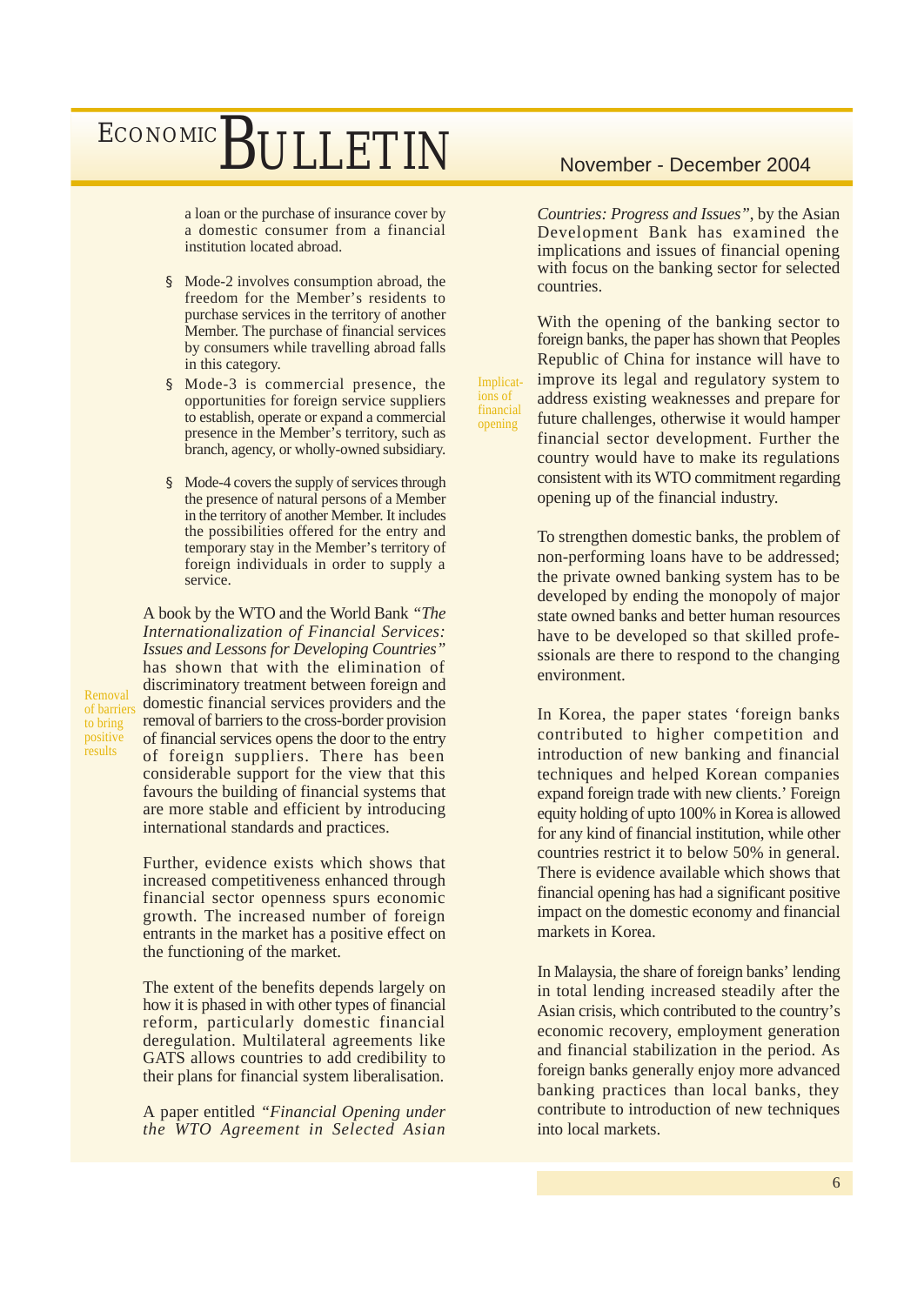### Highlights of Individual Countries' Opening of Financial Services within GATS

| Country   | <b>Banking</b>                                                                                                                                                                             | <b>Equity Holding</b><br>(Financial institutions)                                                                                                                                                                                                                                     | Presence of<br><b>Natural Persons</b>                                                                                                                                                                      | Other<br><b>Restrictions</b>                                                                                                                                  |
|-----------|--------------------------------------------------------------------------------------------------------------------------------------------------------------------------------------------|---------------------------------------------------------------------------------------------------------------------------------------------------------------------------------------------------------------------------------------------------------------------------------------|------------------------------------------------------------------------------------------------------------------------------------------------------------------------------------------------------------|---------------------------------------------------------------------------------------------------------------------------------------------------------------|
| Indonesia | Branch offices operate<br>only in 10 cities in<br>principle. Foreign-<br>Indonesian joint<br>ownership is allowed<br>with existing banks, but<br>a new license is not<br>allowed for GATS. | Local existing bank:<br>49% of the listed<br>shares.<br>Non-bank finance<br>company listed in the<br>stock exchange:<br>100%<br>Others: 49%                                                                                                                                           | Expatriate directors,<br>managers, experts,<br>advisors can be<br>engaged for 3 years and<br>can be extended.<br>Manager or technical<br>experts require two<br>Indonesian under-<br>studies at a minimum. | Cross-border supply<br>and consumption<br>abroad are generally<br>prohibited. Securities<br>brokers must establish<br>a local company to run<br>the business. |
| Korea     | No restriction in<br>general. In 1998 after<br>the crisis, most<br>restrictions were<br>removed to increase<br>commercial presence.                                                        | 100% for any kind of<br>financial institution.<br>Stock investments in<br>private companies:<br>100% (May 1998).<br>Bond markets are fully<br>open.                                                                                                                                   | Allowed. Korean banks<br>can recruit foreign<br>nationals as directors<br>(May 1998).                                                                                                                      | Cross-border and<br>consumption abroad<br>are partially allowed for<br>banking and investment<br>advisory services.                                           |
| Malaysia  | The 13 wholly foreign-<br>owned foreign banks<br>are permitted to remain<br>wholly foreign owned.<br>New licenses are not<br>allowed.                                                      | Entry of foreign banks<br>is limited to equity<br>participation in local<br>commercial banks and<br>merchant banks.<br>Aggregate foreign<br>shareholding in a bank<br>shall not exceed 30%.<br>Securities company (a<br>locally incorporated<br>joint-venture): not to<br>exceed 30%. | Not allowed except for<br>temporary presence of<br>senior managers and<br>specialists in relation to<br>establishing<br>commercial presence.                                                               | For cross-border and<br>consumption abroad,<br>similar to Indonesia.<br>Offshore institutions<br>allowed in Labuan.                                           |
| Singapore | One office only and<br>cannot establish off-<br>premise ATMs and new<br>sub-branches. Money<br>and foreign exchange<br>market transactions<br>generally unrestricted.                      | <b>Banks: 40%</b><br>Insurance: 49% of<br>locally owned<br>insurance companies.<br>Securities companies:<br>unbound.                                                                                                                                                                  | Unbound, except for<br>intra-corporate<br>transfers of managers,<br>executives, and<br>specialist. Limited to<br>a 3-year period that<br>may be extended for<br>upto two additional<br>years.              | For cross-border and<br>consumption abroad,<br>similar to Indonesia,<br>but insurance is<br>allowed.                                                          |
| Thailand  | Commercial presence<br>generally has no<br>restrictions for existing<br>foreign bank branches.<br>Foreign bank share:<br>zero in 1997, 6% as of<br>December 2000.                          | Foreign equity<br>participation upto 49%<br>in principle. But the<br>following only 25%:<br>life and non-life<br>insurance, local<br>incorporated banks,<br>securities companies.                                                                                                     | Unbound, except for<br>corporate transfers at<br>the managerial or<br>executive level, or for<br>specialists for a 1-year<br>period (altogether not<br>more than three years).                             | For cross-border and<br>consumption abroad,<br>similar to Indonesia.<br>Foreigners are not<br>allowed to purchase or<br>own land.                             |

*Source: Financial Opening under the WTO Agreement in Selected Asian Countries: Progress and Issues*

*Asian Develop*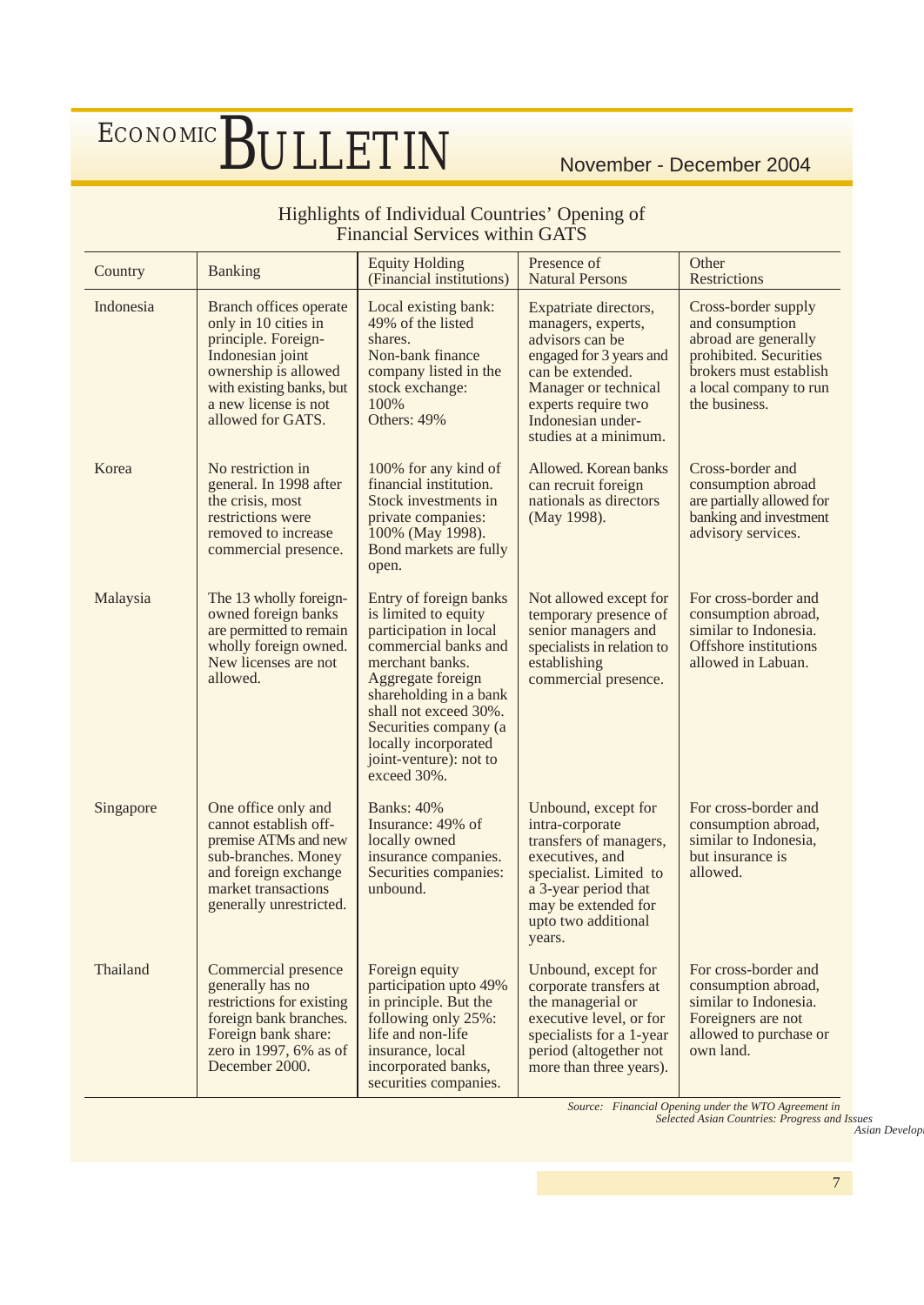### PAKISTAN

*Banking (Financial Services) Schedule of Specific Commitments*

| Modes of Supply: -<br>(1) Cross border supply                                                                                 | (2) Consumption abroad (3) Commercial presence (4) Presence of natural persons.                                                                                                                                                                                                                                               |                                                                                                                                                                                                                      |                           |
|-------------------------------------------------------------------------------------------------------------------------------|-------------------------------------------------------------------------------------------------------------------------------------------------------------------------------------------------------------------------------------------------------------------------------------------------------------------------------|----------------------------------------------------------------------------------------------------------------------------------------------------------------------------------------------------------------------|---------------------------|
| <b>Sector or Subsector</b>                                                                                                    | Limitations on market access                                                                                                                                                                                                                                                                                                  | Limitations on national treatment                                                                                                                                                                                    | Additional<br>commitments |
| <b>Financial Services</b><br>(excluding insurance)                                                                            | The commitments in Financial Services are given to the<br>nationals and financial institutions of the Members whose<br>laws and policies do not bar the provision of similar<br>commitments to the Pakistani nationals and financial<br>institutions.                                                                         | Provision of all banking and financial services in<br>Pakistan are subject to the injunctions regarding Islamic<br>banking as pronounced by the competent courts in<br>Pakistan.                                     |                           |
| <b>Banking</b>                                                                                                                |                                                                                                                                                                                                                                                                                                                               |                                                                                                                                                                                                                      |                           |
| (a) Acceptance of deposits and<br>other repayable funds from the                                                              | $(1)$ Unbound                                                                                                                                                                                                                                                                                                                 | $(1)$ Unbound                                                                                                                                                                                                        |                           |
| public in Pakistan                                                                                                            | $(2)$ Unbound                                                                                                                                                                                                                                                                                                                 | Unbound<br>(2)                                                                                                                                                                                                       |                           |
|                                                                                                                               | (3) (i) Bound for the volume of deposits and<br>other repayable funds mobilized by<br>foreign banks in Pakistan as at the time<br>of conclusion of the Negotiations on<br>$12$ December 1997.                                                                                                                                 | The shares held by foreign nationals and foreign financial institutions in their locally incorporated subsidiaries not transferable without the prior written approval of the Central Bank.<br>(3)                   |                           |
|                                                                                                                               | (ii) Foreign banks (other than those already<br>(ii) Soreign banks (other than those already<br>December 1997) permitted to accept deposits and<br>other repayable funds from public by setting up<br>locally incorporated limited co                                                                                         |                                                                                                                                                                                                                      |                           |
|                                                                                                                               | (iii) Bound for the number of branches of foreign banks<br>Bound for the number of practices of foreign banks<br>operating in Pakistan as at the conclusion of the<br>Negotiation on 12 December 1997. Change in the<br>controlling shareholders of the foreign banks<br>operating their branches in<br>as a separate branch. |                                                                                                                                                                                                                      |                           |
|                                                                                                                               | (iv) Prior permission in writing of the Central Bank is<br>required by any person for holding beneficial<br>ovenership of 5% or more of the paid-up capital<br>of any bank/financial institution.                                                                                                                             |                                                                                                                                                                                                                      |                           |
|                                                                                                                               | (v) Representation of foreign nationals on the Board<br>of Directors allowed in proportion to their<br>shareholding.                                                                                                                                                                                                          |                                                                                                                                                                                                                      |                           |
|                                                                                                                               | $(4)$ Unbound                                                                                                                                                                                                                                                                                                                 | Unbound<br>(4)                                                                                                                                                                                                       |                           |
|                                                                                                                               | (1)<br>Unbound                                                                                                                                                                                                                                                                                                                | Unbound<br>(1)                                                                                                                                                                                                       |                           |
| (b) Lending of all types including<br>consumer credit, mortgage,<br>factoring, credit and financing<br>commercial transaction | Unbound<br>(2)                                                                                                                                                                                                                                                                                                                | Unbound<br>(2)                                                                                                                                                                                                       |                           |
|                                                                                                                               | (3) (i) Bound for the total volume of foreign banks' assets<br>in Pakistan at the time of the conclusion of the<br>Negotiations on 12 December 1997.                                                                                                                                                                          | Lending by banks to companies controlled by<br>non-residents is subject to the borrowing<br>entitlements of the foreign companies as<br>determined by foreign exchange rules applicable<br>from time to time.<br>(3) |                           |
|                                                                                                                               | (ii) Investment in shares of existing domestic banks<br>permitted to foreign nationals/ foreign financial<br>institutions for trading purposes. Acquisition of<br>management control of existing public sector<br>banks considered on case                                                                                    |                                                                                                                                                                                                                      |                           |
|                                                                                                                               | (4)<br>Unbound except as indicated under horizontal<br>measures.                                                                                                                                                                                                                                                              | Unbound except as indicated under horizontal<br>(4)<br>measures.                                                                                                                                                     |                           |
|                                                                                                                               | Employment of foreign nationals in banks and<br>financial institutions operating in Pakistan require<br>prior clearance of the Central Bank.                                                                                                                                                                                  |                                                                                                                                                                                                                      |                           |
| (c) All payment and money                                                                                                     | Unbound<br>(1)                                                                                                                                                                                                                                                                                                                | Unbound<br>(1)                                                                                                                                                                                                       |                           |
| transmission services                                                                                                         | (2)<br>Unbound                                                                                                                                                                                                                                                                                                                | Unbound<br>(2)                                                                                                                                                                                                       |                           |
| including traveller cheques<br>and banker's draft (but<br>excluding credit, charge and<br>debt cards)                         | Foreign banks branches operating in Pakistan at<br>(3)<br>the conclusion of the Negotiation on 12 December<br>1997 and banks incorporated in Pakistan permitted<br>to undertake all payment and money transmission<br>services.                                                                                               | Unbound<br>(3)                                                                                                                                                                                                       |                           |
|                                                                                                                               | Unbound except as indicated under horizontal<br>(4)<br>measures.                                                                                                                                                                                                                                                              | Unbound except as indicated under horizontal<br>(4)<br>measures.                                                                                                                                                     |                           |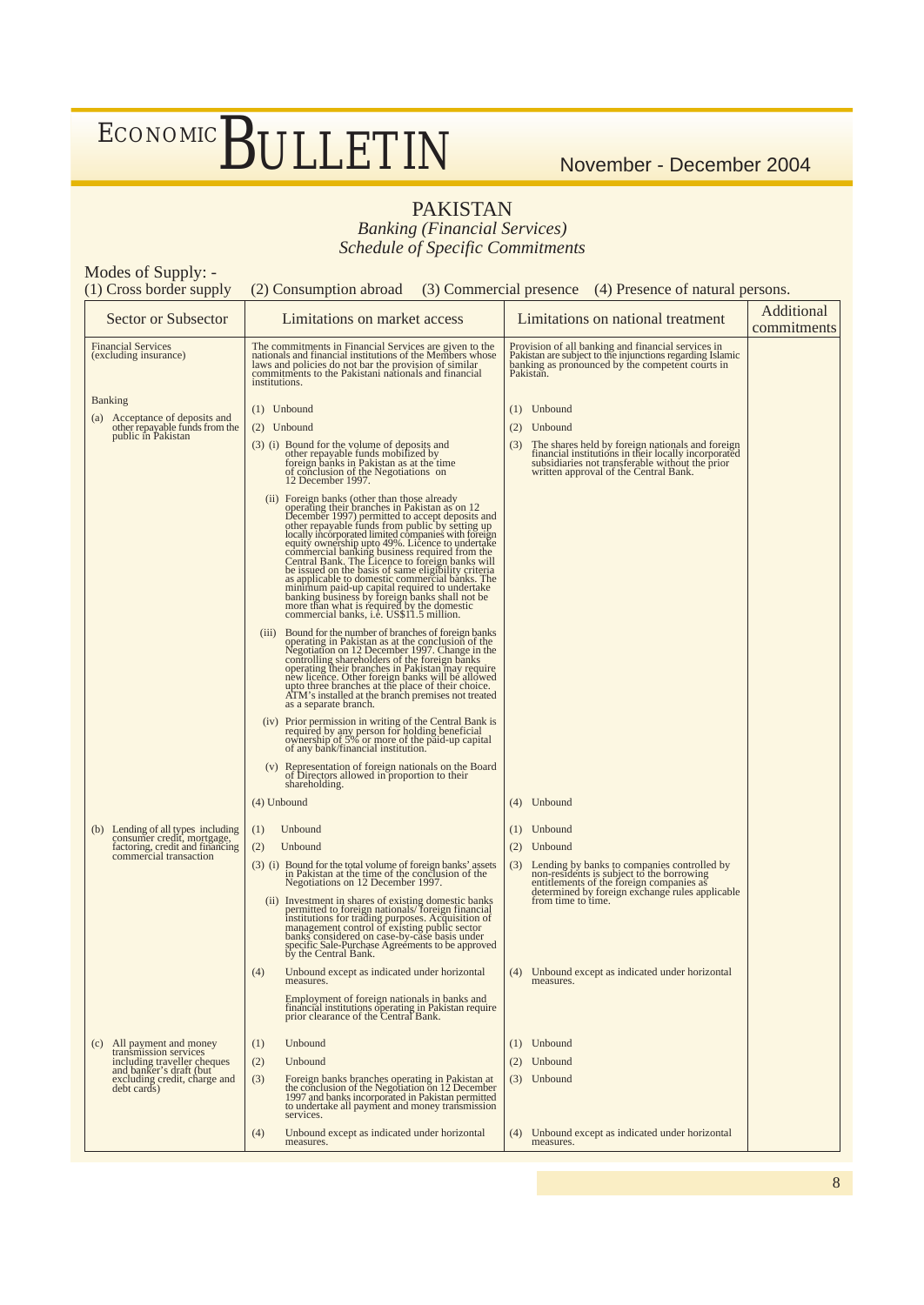| (1) Cross border supply                                                                                                  |     | (2) Consumption abroad (3) Commercial presence (4) Presence of natural persons.                                                                                                                                                                                                |     |                                                           |                           |
|--------------------------------------------------------------------------------------------------------------------------|-----|--------------------------------------------------------------------------------------------------------------------------------------------------------------------------------------------------------------------------------------------------------------------------------|-----|-----------------------------------------------------------|---------------------------|
| <b>Sector or Subsector</b>                                                                                               |     | Limitations on market access                                                                                                                                                                                                                                                   |     | Limitations on national treatment                         | Additional<br>commitments |
| (d) Guarantees and commitments                                                                                           | (1) | Unbound                                                                                                                                                                                                                                                                        |     | (1) Unbound                                               |                           |
|                                                                                                                          | (2) | Unbound                                                                                                                                                                                                                                                                        | (2) | Unbound                                                   |                           |
|                                                                                                                          | (3) | Guarantees and commitments in foreign currency<br>and those undertaken in favour or on behalf of<br>non-resident to be governed by foreign exchange<br>laws.                                                                                                                   |     | (3) Unbound                                               |                           |
|                                                                                                                          | (4) | Unbound except as indicated under horizontal<br>measures.                                                                                                                                                                                                                      | (4) | Unbound except as indicated under horizontal<br>measures. |                           |
| Trading, for own account<br>(e)                                                                                          |     | $(1)$ Unbound                                                                                                                                                                                                                                                                  | (1) | Unbound                                                   |                           |
| only of:<br>money market instruments;                                                                                    |     | $(2)$ Unbound                                                                                                                                                                                                                                                                  | (2) | Unbound                                                   |                           |
| foreign exchange;<br>transferable securities;                                                                            |     | (3) (i) The issue, sale and purchase of foreign currency<br>and traveller cheques is allowed to commercial<br>banks licensed as Authorized Dealer.                                                                                                                             |     | (3) Unbound                                               |                           |
| other negotiable instruments                                                                                             |     | (ii) Foreign banks allowed to set up joint ventures<br>with local persons with equity participation upto<br>50% after obtaining Licence from the State Bank<br>to undertake the sale and purchase of foreign<br>currency and traveller cheques.                                |     |                                                           |                           |
|                                                                                                                          |     | (iii) Transmission of permissible funds including<br>foreign currency can be effected only through<br>authorized banking channels.                                                                                                                                             |     |                                                           |                           |
|                                                                                                                          |     | (iv) Commercial banks incorporated in Pakistan and<br>the branches of foreign banks in operation as on<br>12 December 1997 allowed to operate in call<br>money market.                                                                                                         |     |                                                           |                           |
|                                                                                                                          | (4) | Unbound except as indicated under horizontal<br>measures.                                                                                                                                                                                                                      | (4) | Unbound except as indicated under horizontal<br>measures. |                           |
| Participation in issues of all<br>(f)                                                                                    | (1) | Unbound                                                                                                                                                                                                                                                                        | (1) | Unbound                                                   |                           |
| Finds of securities including<br>only public underwriting and<br>placement as agent and<br>provision of services related | (2) | Unbound                                                                                                                                                                                                                                                                        | (2) | Unbound                                                   |                           |
| to such issues                                                                                                           | (3) | Branches of foreign banks in operation as on 12<br>December 1997 and banks (including investment<br>banks) incorporated in Pakistan permitted to<br>arrange and participate in any public issue and<br>participate in any public issue and<br>as approved by the Central Bank. |     | (3) Unbound                                               |                           |
|                                                                                                                          | (4) | Unbound except as indicated under horizontal<br>measures.                                                                                                                                                                                                                      | (4) | Unbound except as indicated under horizontal<br>measures. |                           |
| Settlement and clearing<br>(g)                                                                                           | (1) | Unbound                                                                                                                                                                                                                                                                        | (1) | Unbound                                                   |                           |
| services for negotiable<br>instruments (cheques, bills and                                                               | (2) | Unbound                                                                                                                                                                                                                                                                        | (2) | Unbound                                                   |                           |
| promissory notes only)                                                                                                   | (3) | All commercial banks are required to be members<br>of the clearing system operated/approved by<br>Central Bank to effect interbank settlements.                                                                                                                                |     | $(3)$ Unbound                                             |                           |
|                                                                                                                          | (4) | Unbound except as indicated under horizontal<br>measures.                                                                                                                                                                                                                      |     | Unbound except as indicated under horizontal<br>measures. |                           |

(1) Cross border supply (2) Consumption abroad (3) Commercial presence (4) Presence of natural persons.

In the country's schedule each country identifies the service sectors to which it will apply the market access and national treatment obligations of the GATS and any exceptions<br>from those obligations it wishes to maintain.

The national schedules all conform to a standard format. For each service sector or sub-sector, the schedule indicates, with respect to each of the four modes of supply, any<br>limitations on market access or national treatme

- § Market access column: When a Member undertakes a commitment in a sector or sub-sector it must indicate for each mode of supply what limitations, if any, it maintains on market access.
- S National treatment column: The national treatment obligation under Article XVII of the GATS is to accord to the services and service suppliers of any other Member<br>treatment no less favourable than is accorded to domestic
- § *Additional commitments column:* Entries in this column are not obligatory but a Member may decide in a given sector to make additional commitments.

In essence, the entries which constitute a legally binding commitment in a Member's schedule indicate the presence or absence of limitations on market access and national treatment in relation to each of the four modes of

- § Where there are no limitations on market access or national treatment in a given sector and mode of supply, the entry reads NONE.
- All commitments in a schedule are bound unless otherwise specified. In such a case, where a Member wishes to remain free in a given sector and mode of supply to introduce or maintain measures inconsistent with market acces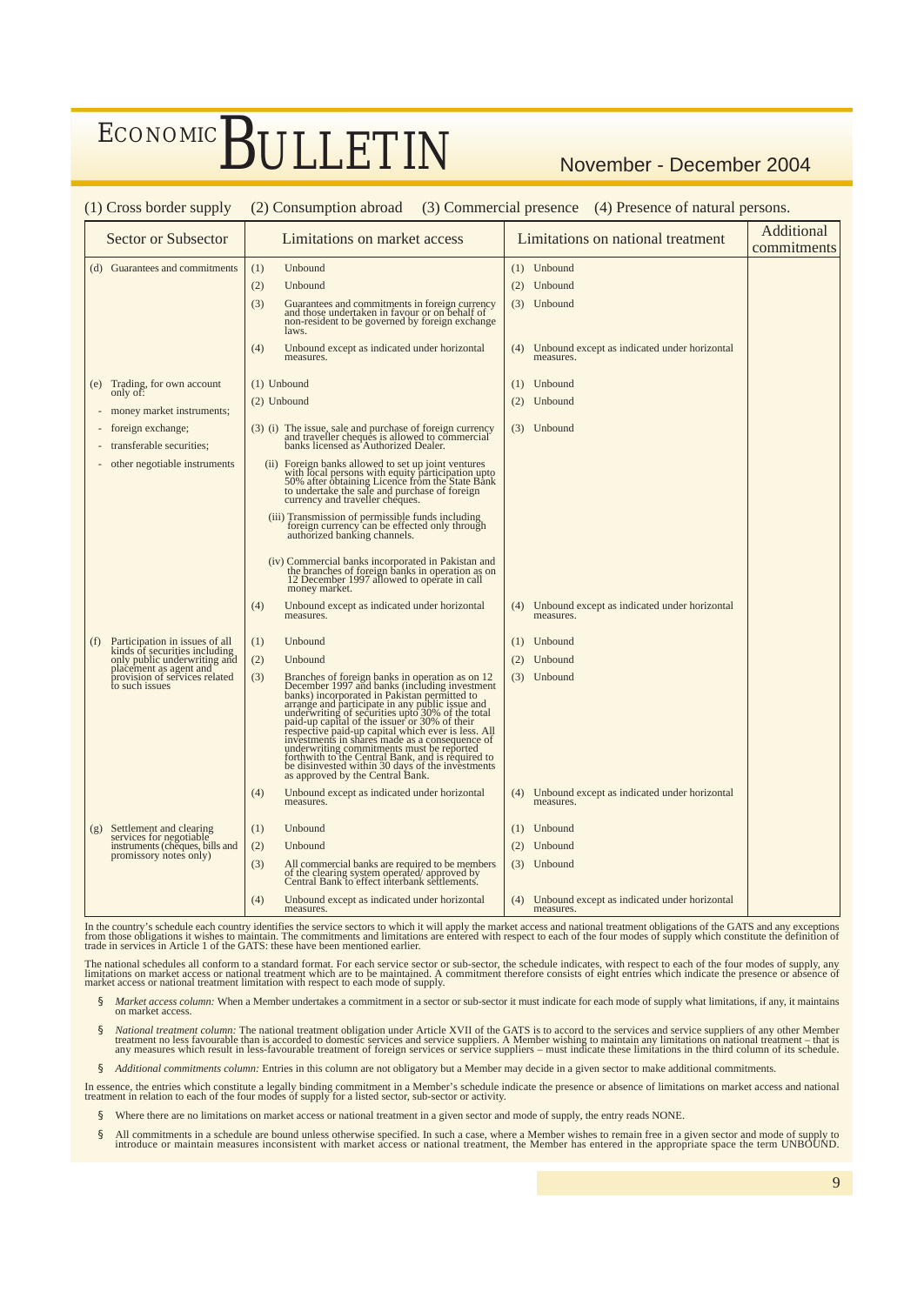The significance of the services sector in the economy of Pakistan has grown over the years and today the sector constitutes over 52% of the GDP and accounts for around 45% of the total labour force employed in the country. Individual shares in the services sector subcategory shows that the wholesale and retail trade sector claims the highest share (18.4%) followed by transport, storage and communication (11.1%) public administration & defence (6.8%), ownership of dwellings (3.1%) and finance & insurance (3.0%). The remaining services grouped under other services have a share of around 10%.

Pakistan and the **GATS** 

> The preceeding Table gives the schedule of specific commitments Pakistan has made in the financial services (banking) sector. Each WTO member is required to have a Schedule of Specific Commitments which identifies the services for which the member guarantees market access and national treatment and any limitations that maybe attached.

> In the opening paragraph of the schedule of specific commitments, Pakistan has stated that the commitments laid down in the schedule are subject to the availability of similar commitments from other countries whose law does not bar the provision of similar commitments to our financial institutions.

> The government improved its financial services commitments in the WTO Financial Services Agreement in December 1997. The following are excerpts from a report *"WTO Regime and its Impact on Pakistan"*, by the Civil Services Academy, Lahore.

> The State Bank of Pakistan (SBP) has changed its branch licensing policy, and has eliminated restrictions on the number of branches for foreign banks. Currently foreign banks, like local banks, have to submit an annual branch expansion plan to the SBP for approval. The SBP approves new branch openings based on the bank's net worth, adequacy of its capital structure, future earning prospects, credit discipline, and the needs of the local population. Foreign brokers, like their Pakistani counterparts, must register with the Securities & Exchange Commission of Pakistan.

### *Some other Commitments*

- § Foreign banks have been allowed to undertake business by setting up locally incorporated subsidiary with 49% foreign equity.
- § Other eligibility criteria including minimum capital requirement, is the same as for domestic commercial banks.
- § Investment in shares of existing domestic banks is permitted to foreign nationals/IFIs for trading purposes.
- § Representation of foreign nationals on the board of directors has been allowed in proportion to their share holdings.
- § Employment of foreign nationals in banks and financial institutions operating in Pakistan require prior clearance of SBP.
- § Foreign banks are allowed to setup joint ventures with local persons with equity participation up to 51%.
- § Transmission of permissible funds, including foreign currency, can be effected through authorized banking channels.
- § All commercial banks are required to be members of the clearing system operated/ approved by SBP.
- § Foreign leasing companies are permitted to setup subsidiary leasing business with maximum total share holding of 51%.
- § Foreign licensed entities are allowed to undertake portfolio management services by setting up locally incorporated subsidiaries with 51% share holding.
- § Prior written permission is required by SBP for any person holding more than 5% of paid up capital of any bank/FI.

Liberalisation does not mean no checks and balances. It is important to have sound regulations and controls in place for banking sector, it means a more proactive role by SBP. In addition to Pakistan's commitment, further liberalisation has taken place over the years. Proactive

role for **SBP** 

> The preferences for joint venture subsidiary, with foreign equity participation limited to 49%. The banks from ECO countries and other regional bodies such as SAARC would be given preferential treatment in this regard. Foreign banks are allowed to operate up to 50 branches. ATM's installed in non-branch locations are not treated as a separate branch.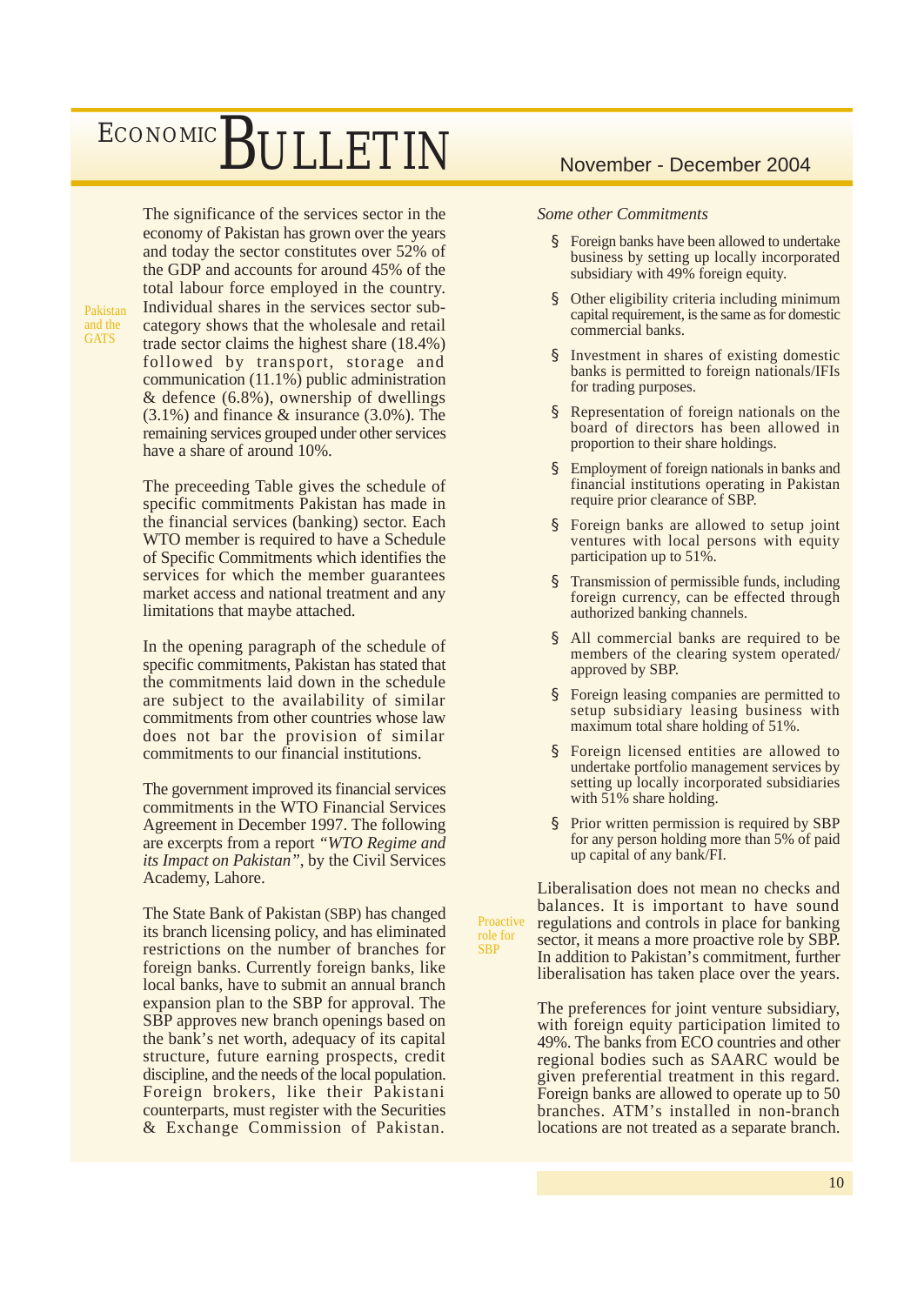All prudential regulations are uniformly applicable to foreign banks as well as local banks. There is no discrimination. In addition to authorized banks, license exchange companies are also allowed to transmit permissible funds. Commercial banks are allowed to undertake leasing business, provided it should not be its major line of business.

As the agreement on GATS changes the texture of international banking substantially, the Pakistani banking industry will have to compete with other banks domestically and also increase their presence on the international banking scene, in accordance with the liberal policies adopted by all countries under the WTO regime. They will have to benchmark themselves against the best in the world. Liberalisation would affect the banks' profitability, development and market share, levels of risk and the quantity and quality of financial services.

History has shown that banks that are not prepared can face financial crisis, as happened in Mexico in 1996. Brazil and Venezuela faced similar experiences in 1996. In all three cases, financial crises occurred following intensive liberalisation to the banking sector. Reasons cited were: excessive lending activity before liberalisation, lack of information available to investors about banking principles etc.

It is against the above background that we consider the process of financial reforms in Pakistan and how they have transformed the local banking scene.

Financial sector reforms began in 1997 and were further strengthened in 2001. Banking sector reforms were undertaken as part of a comprehensive package of structural reforms. In the early 1990s Pakistan's banking sector was beset with a host of problems; dominance of public sector financial institutions had reforms in resulted in financial inefficiencies, crowding out of the private sector, deteriorating quality of assets, ineffective supervisory system, lack of governance in state-owned institutions, poor credit discipline led to worsening level of nonperforming loans. Inefficiencies due to overstaffing and over branching were continuously adding to the administrative cost of public sector institutions. Data disclosure standards were not resulting in conveying the full picture of financial health of the institutions. Capital erosion was witnessed in the stateowned banks.

The financial sector reforms begun in the early 1990s, liberalized the banking sector by permitting private banks to operate. Four major nationalised commercial banks were privatised, governance of financial institutions was strengthened by amendments to the Banking Companies Ordinance 1962. Loan recovery process was streamlined, a number of stateowned banks and development financial institutions were downsized and restructured through golden handshake and branch closure programmes in the later half of the 1990s.

Prudential measures were strengthened. Several steps were taken to enhance the effectiveness of the State Bank of Pakistan: autonomy was granted to SBP in matters related to administration and conduct of business, formulation and implementation of monetary policy; regulatory function of SBP was consolidated and supervisory role was enhanced. Banking laws also underwent significant changes to provide a supportive framework for the reform process.

Financial sector reforms has brought marked improvement in the financial health of commercial banks in terms of capital adequacy, profitability and asset quality as also greater attention to risk management. Privatisation of public sector banks and the ongoing process of mergers/consolidation brought visible changes in the ownership structure and concentration within the sector. Banking sector concentration has declined, providing a level playing field for the participants. Further the outreach of services to the underserved segments of population has increased. By diversifying their lending portfolios the banks have mitigated the risk and helped large numbers an access to the credit market.

Reforms bring positive changes

> The Central Bank has also strengthened its regulatory capacity. It is now more proactive in aligning its regulatory profile in a rapidly changing domestic and global financial

Increased competition

Financial sector Pakistan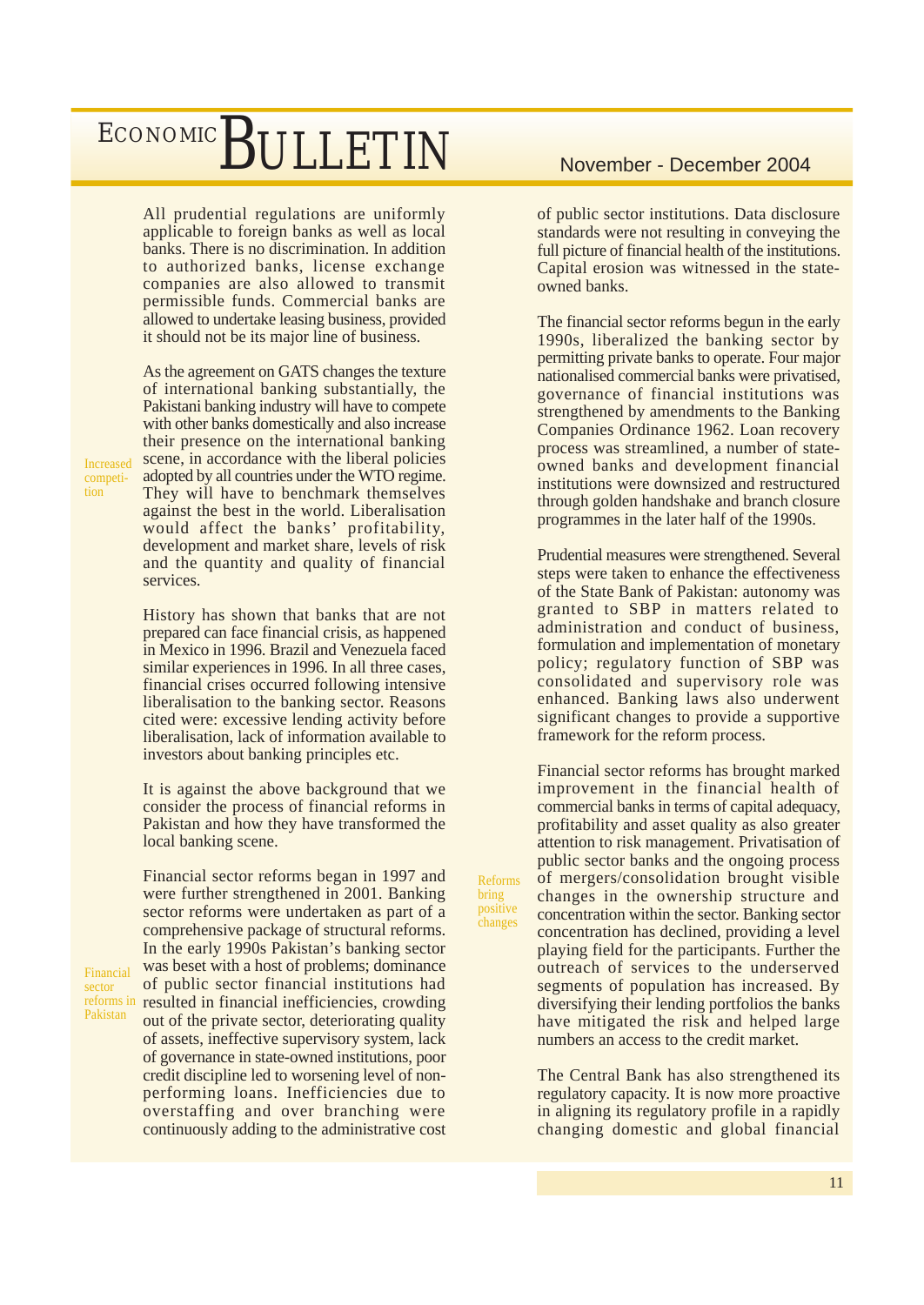environment. The banking regulation and supervision are now fully compliant with the international standards and codes prescribed by Basle Committee. Commercial banks have been encouraged to adopt the best corporate governance practices, Banks operating in Pakistan how have in place, a code for corporate governance for the benefit of all stakeholders. Introducing internationally followed best practices and observing universally acceptable standards and codes is necessary for strengthening the domestic financial architecture. In today's globalised world, focusing on the observance of standard will help smooth integration with world financial market.

As a consequence of such reforms, Pakistani banks have been strengthened to compete with foreign banks both in the domestic market and internationally. As the process of closer external linkages gathers momentum and competition intensifies, domestic banking system could expect to face increased competition with an emphasis on improving customer services, reduction of costs and strengthening of prudential norms, better risk management, higher level of professional expertise, technological up-gradation and overall efficiency.

Mention must be made of the emphasis banks are laying on training their staff to acquire new

skills and technologies in order to survive the competition that they will face. Should the free flow of labour across national borders increase substantially, the need for skilled and trained local labour force is of paramount significance.

Special skills in retail banking, risk management, treasury, foreign exchange, development banking etc will need to be carefully nurtured and built to manage risks and meet the demand for specialized banking functions.

The corporate world is changing and no institution can afford to be complacent about it. The human resource managers have to train the available manpower to face the challenges and opportunities resulting from competition.

With financial liberalisation under the WTO, banks in Pakistan will have to benchmark themselves against the best in the world. They will have to tackle significant issues, while achieving economies of scale through consolidation and exploring cost effective solutions.

As the first generation of reforms in the financial sector of Pakistan has been completed successfully, the State Bank of Pakistan is planning for the second generation of reforms to further deepen the financial sector and integrate it into the global economy.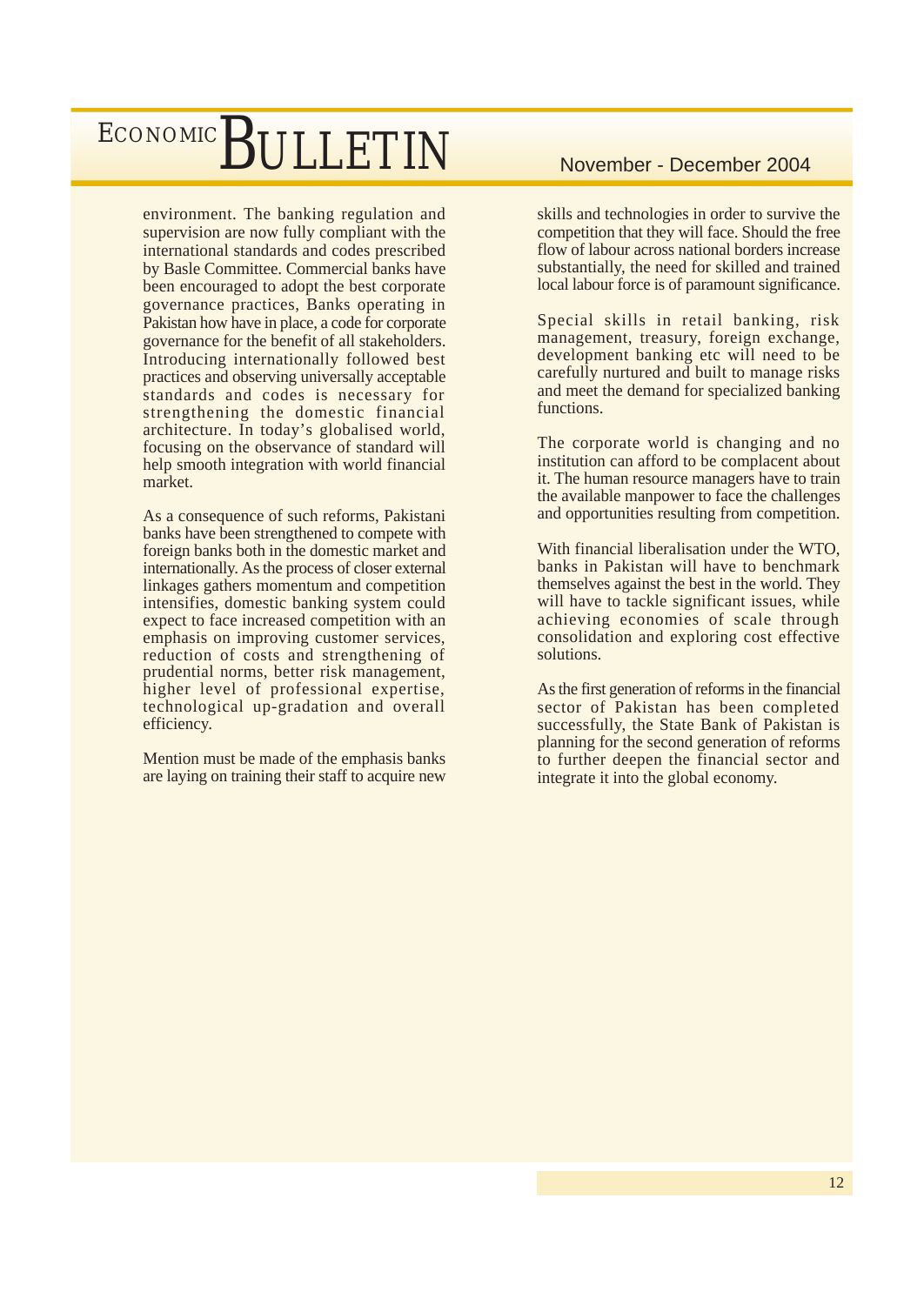### **WTO General Agreement on Trade in Services and Pakistan**

*Ahmad Mukhtar \**

The contribution of services in most of the countries' GDP is significant yet neglected as far as policy priorities are concerned. In Pakistan services are around 53% of GDP. The share of services in world trade is increasing swiftly, however, most of the trade in services is amongst the developed countries. India and China being the outsourcing hubs are there in services markets too, as main suppliers from the developing world. There is a lot of potential in exporting services for the developing countries. Before the conclusion of Uruguay round of trade negotiations there was no formal international mechanism in place for trade in services. It was the WTO that coupled the trade in services along with trade in goods.

General Agreement on Trade in Services (GATS) regulates and brings international trade in services under the multilateral discipline of the WTO regime. It intends to secure progressively higher levels of liberalization of trade in services through successive rounds of negotiations. The member countries are required to specify in their schedules of commitment under GATS the terms, conditions and limitations applied on various service sectors. The members have also to specify in their schedule, the limitations on National Treatment, i.e., whether the treatment extended to service suppliers of other countries will be identical or different as compared to the treatment given to the domestic service providers.

When WTO Agreements came into operation on 1st January 1995, negotiations for liberalization of services sector were not complete and it was agreed to supplement the commitments in 1997. So most of the members scheduled partial commitments at that time in 1994 which were improved upon in 1997.

The Services are classified into 12 broad sectors and more than 160 sub-sectors according

*\* WTO Wing, Ministry of Commerce, Islamabad.*

to WTO Classification of Services. List of broad sectors are as under:

- § Business
- § Communication<br>§ Construction and
- § Construction and Engineering<br>§ Distribution
- **Distribution**
- § Education
- § Environment
- § Financial Services
- § Health<br>§ Tourist
- § Tourism and Travel
- § Recreation, Cultural and Sporting<br>§ Transport
- § Transport<br>§ Other
- Other<sup>1</sup>

The four different Modes

There are four recognized ways of exporting services from one country to another under the Agreement. These are called modes of supplying service under GATS.

*Mode l:* Also called *Cross Border Supply* of services. This is supply of a service from the territory of one Member into the territory of another, such as telephone call and communication services.

*Mode 2:* This is also known as *Consumption Abroad* of service and occurs when consumer moves to the territory of another country and buys services there or when the property of the consumer is sent abroad for servicing, as in the case of ship repair, tourism and education abroad.

*Mode 3:* Commonly known as *Commercial Presence* of service providers. This is establishment of a business entity for the purpose of supplying a service. Examples are branches of the banks, insurance companies, engineering services, etc.

*Mode 4:* Also described as *Movement of Natural Persons*. This is temporary presence of an individual for the purpose of supplying a service in the export market. This person could be the service supplier himself or an

**GATS** 

Share of services resing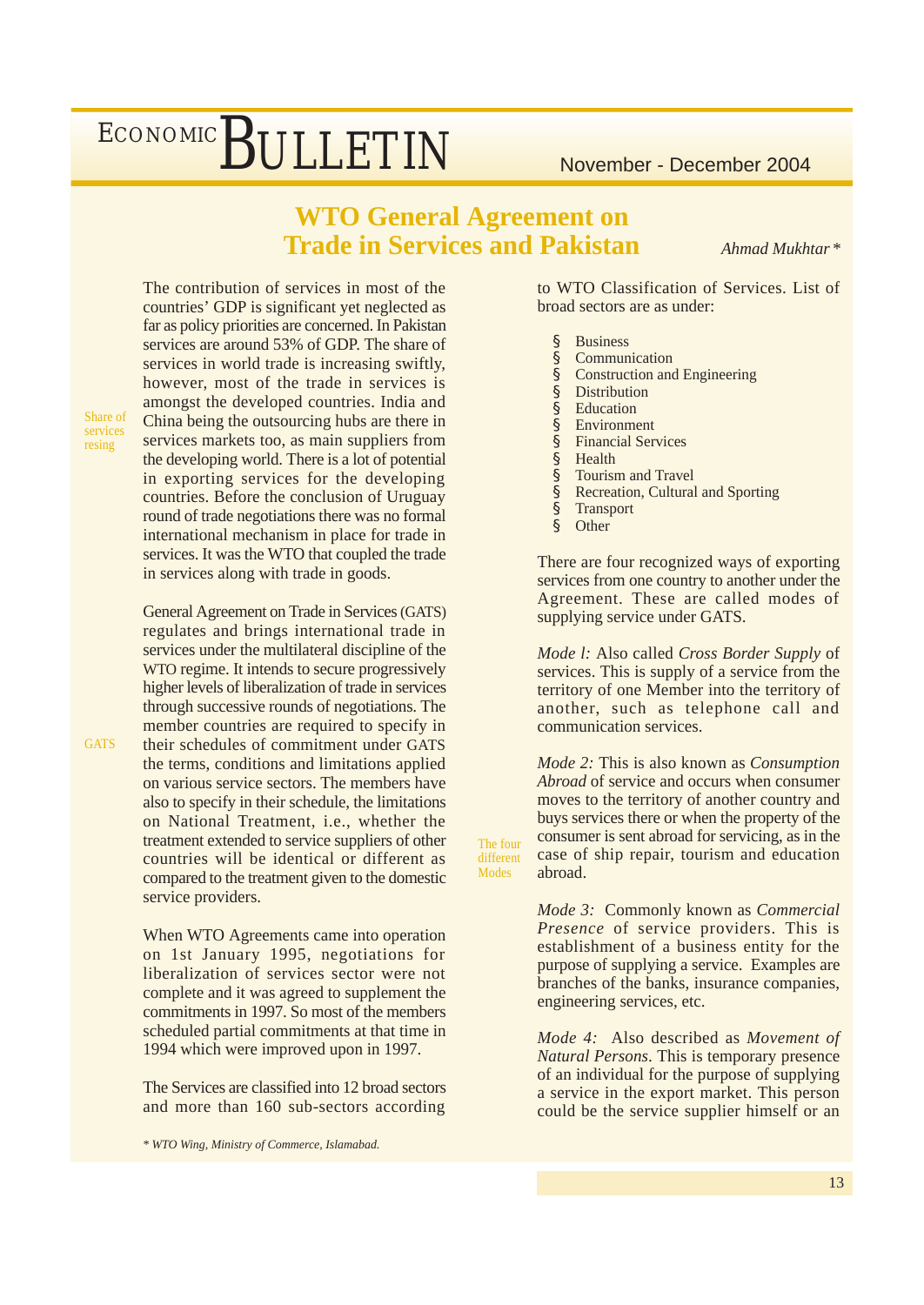employee of the service supplier. In both case, the GATS definition covers only the temporary stay of such persons and is not the same as immigrating to the country. Examples of such service providers are doctors, teachers, accountants, nurses or lawyers etc going abroad to temporarily supply their services.

The 4th WTO Ministerial Conference held in Doha, Qatar in November 2001 authorized the launching of a new round of multilateral trade negotiations. The agenda of negotiations or the Doha Development Agenda inter-alia includes further liberalization of trade in services and mandates the adoption of a request/offer approach in this regard. In the first phase WTO members were expected to submit initial requests to individual countries by 30th June 2002. Thereafter, WTO members were expected to respond to these requests by making initial offers upto 31st March 2003.

It needs to be mentioned here that these dates were indicative rather than limiting in nature. For instance, though 30th June 2002 was the deadline for submitting initial requests, the member countries were not prevented from making requests as well as amending or adding to their request lists in terms of sectors or countries at any subsequent time. In practice therefore, only a few countries submitted their initial requests by that date. The same is true for initial offers and it is visualized that subsequently we will continue to see requests and offers till these negotiations are finally concluded. The negotiations on GATS are targeted to be concluded by May 2005, although there is widespread doubt that this time schedule will be adhered to.

Under these negotiations, Pakistan has received requests from various WTO member countries for liberalizing its services sectors. Most of the countries are interested in liberalizations of Telecom, Finance and Business services. Pakistan has also sent requests to various countries asking for liberalizations in their service sectors. Now, like other WTO member

countries, Pakistan has to come up with initial offers followed by final offers (consequently to be taken as commitment) for further liberalization in its services sectors.

Pakistan has made commitments under GATS in the following service sectors:

| Pakis-              | <b>Business</b>                                                                            |
|---------------------|--------------------------------------------------------------------------------------------|
| tan's               | Communication                                                                              |
| existing<br>commit- | Construction and                                                                           |
|                     | $\mathbf{r}$ $\mathbf{r}$ $\mathbf{r}$ $\mathbf{r}$ $\mathbf{r}$ $\mathbf{r}$ $\mathbf{r}$ |

commitments under **GATS** 

**Sectoral** commit ments

- uction and Engineering § Financial Services
- 
- § Health
- § Tourism and Travel Services

While making commitments in the above sectors, Pakistan has placed horizontal restrictions across all the service sectors which are uniformly applied to all the sectors. To quote some restriction as examples, it may be mentioned that the foreign firms can have upto a maximum of 51% equity in their local business in Pakistan and 50% of the executives or specialists in any company could be foreigners. Some other examples of these limitations are that the local commercial offices of the foreign firms are required to meet their local expenses by remittances from abroad. The acquisition of real estate is subject to authorization on case-to-case basis.

As an illustration of Pakistan's sectoral commitments, it may be mentioned that the licenses granted in banking sectors are on the basis of reciprocity i.e. only to the banks of the countries that also grant license to Pakistani banks. We also give favorable treatment to the banking institutions established as joint venture under the ECO framework and Islamic financing. Pakistan has made more commitments regarding allowing the foreign companies/firms to establish their subsidiaries in Pakistan because this serves as an incentive for foreign direct investment. In computer and related services, Pakistan has adopted liberal approach in allowing consumption of services in other countries and has granted permission to foreign companies to establish their affiliates in Pakistan. In construction and related services, foreign firms are required to have partnership

Doha mandate on GATS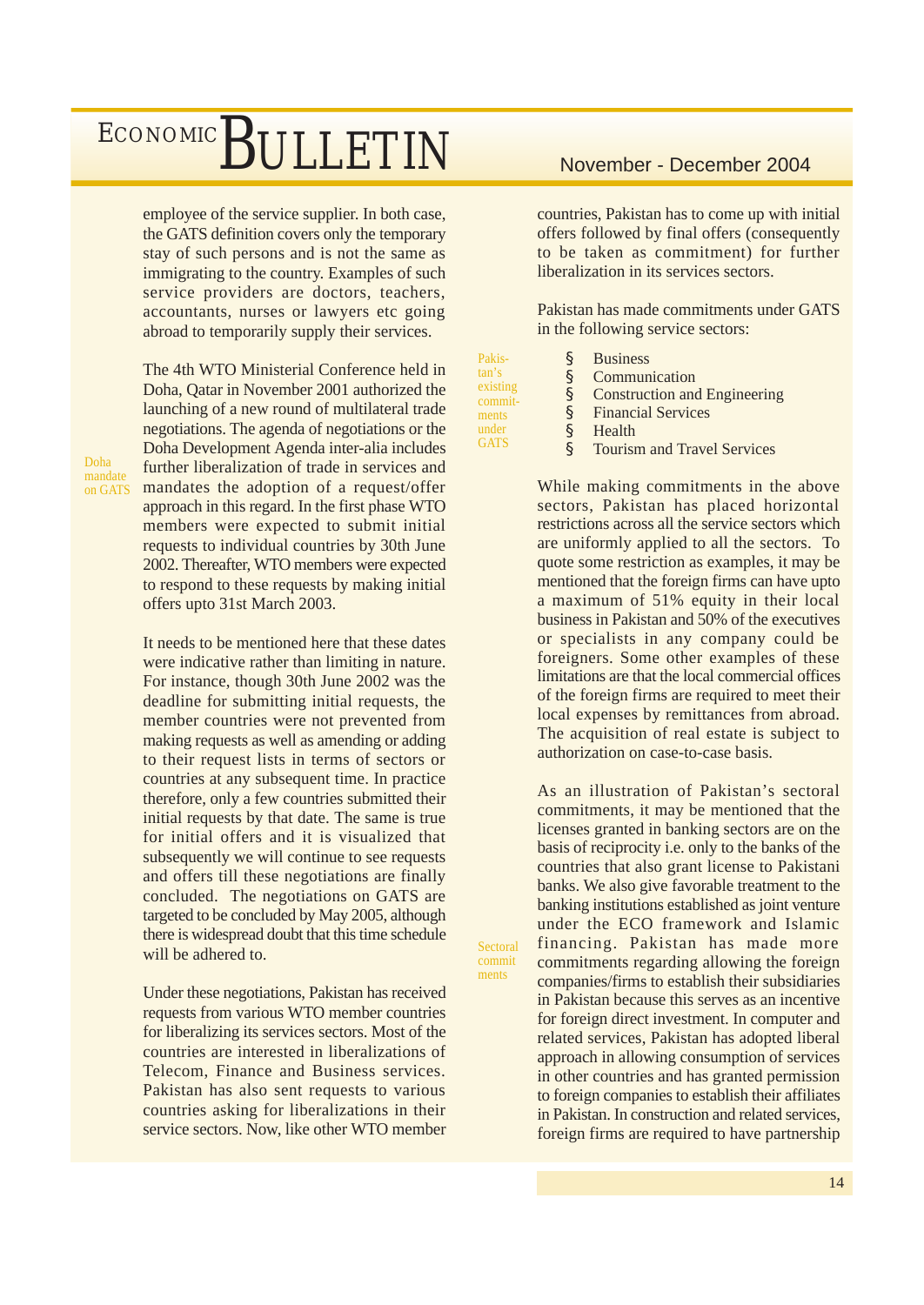and / or joint venture with Pakistan companies. In health services, we have imposed no restrictions in consumption of services in other countries and have allowed foreign service suppliers to establish their commercial presence subject to regulations of Pakistan Medical & Dental Council.

In the context of initial offer to be made by Pakistan, a number of factors need to be kept in mind. Firstly, Pakistan has already made some binding commitments in the services sector during the Uruguay Round followed by additional commitments in the financial and telecom sector in 1997. Secondly, whatever offers are now made by Pakistan in response to the requests received or otherwise will automatically be available to all WTO members on most favored national (MFN) basis. Thirdly, Pakistan has to determine whether on balance it would be better off going for maximum possible liberalization or alternatively adopt a defensive posture and liberalize to the minimum extent in order to afford maximum protection to Pakistani service providers in the domestic context.

Before coming to any conclusions on the general posture to be adopted it would be useful to consider the possible dangers of going for maximum liberalization. For one allowing easier importation of services from Foreign Service providers could displace domestic service providers and thus create unemployment. Secondly, such a development could increase the quantum of transfer of resources abroad in the form of profits. The third result could be transfer of control of service delivery mechanisms and sectors from national to foreign entities, and this may create difficulties and vulnerabilities in areas of national strategic importance.

Pakistan's autonomous liberalization

On the other hand if viewed from the macro perspective, there may be much greater benefits than losses in adopting the liberalization option.

For one opening up the services sector will mean foreign service providers bringing in higher

quality services and this would inevitably lead to some transfer of technology.

Secondly, due to foreign competition domestic service providers will be forced to become more efficient and upgrade their service delivery resulting in benefits for consumers as well as producers and better prospects for export of our services.

Thirdly, due to foreign competition, availability of a higher quality, more efficient yet cheaper service infrastructure will mean lower production costs for our exporters thereby making our exports more competitive.

Fourthly the dangers referred to in the preceeding para may be significant and relevant for the short term since in the longer term structural adjustments would be able to compensate.

Fifthly as it happens Pakistan has liberalized a number of its service sectors already without any ill effects and what we would really be doing is to bind ourselves that we will not rollback our existing concessions. Sixthly of course the more we liberalize and bind ourselves down, the better prospects Pakistan will have as a destination for foreign direct investment (FDI).

So far Pakistan has made commitments under GATS in a conservative manner with a view to affording maximum protection to domestic service suppliers. However, in practice, Pakistan is following a policy, which is much more liberal than it is obliged to follow under GATS commitment. This autonomous liberalization is clearly spelled out in the Investment Policy of Pakistan through which 100% foreign equity is allowed although we have committed a maximum of 51% in our schedule. Similarly, in the Education, Tourism and Financial Sectors, we are more liberal compared to our level of commitments. This liberalization has either been done under our structural adjustment programmes with the IFIs or due to our own assessment of our interests. One option may therefore be to commit ourselves upto the limit of our existing liberalization in the services sector.

we need before further liberalization?

What do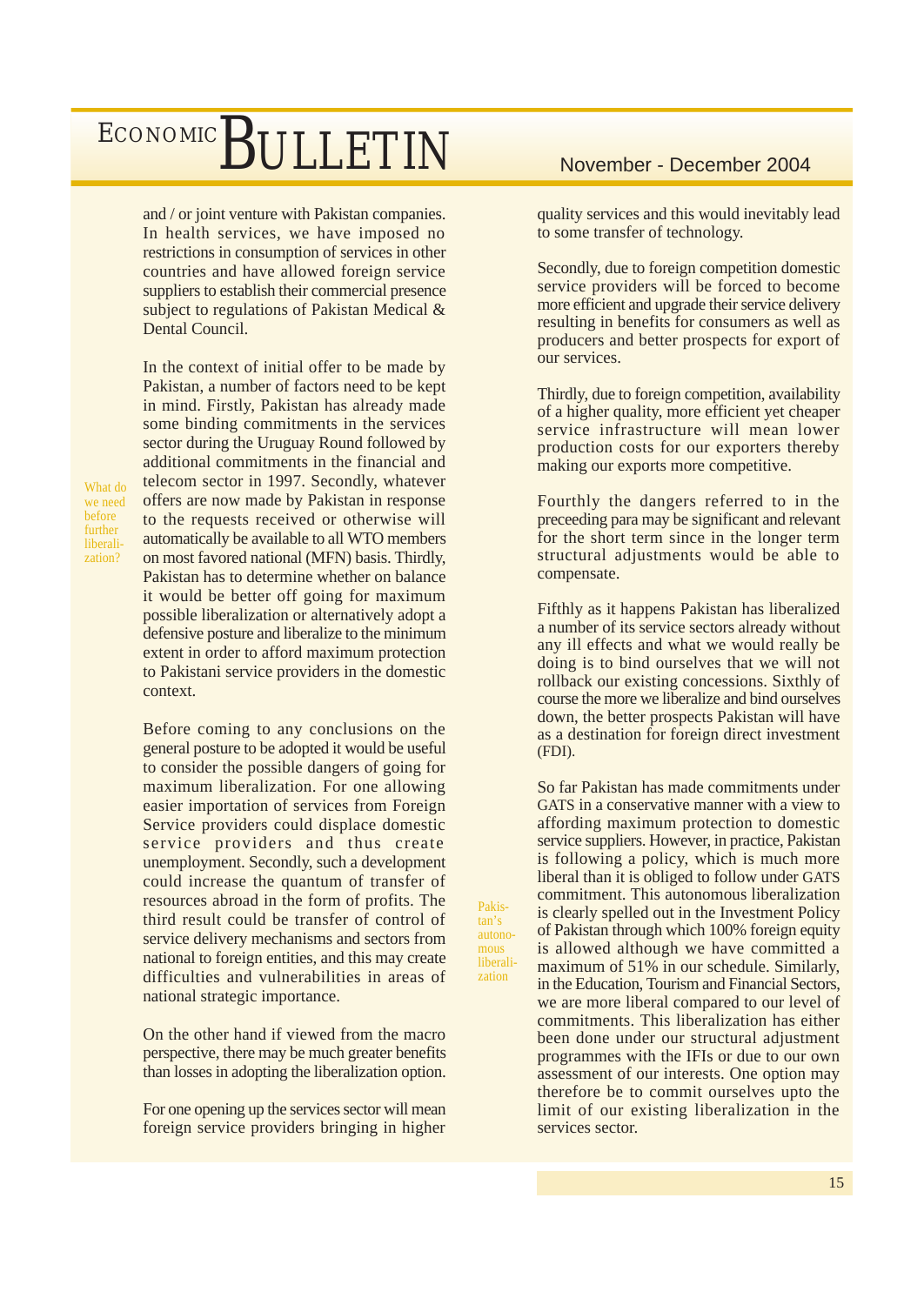Initial offer by other countries So far around 72 countries have submitted their initial offers through the WTO Secretariat. These countries include developed countries like USA, Canada, Australia, New Zealand and Japan as well as the developing countries like India, Paraguay, Uruguay, Panama, Argentina, Bahrain and Macao. All countries have made conditional offers reserving the rights to withdraw, amend or reduce the offers or making technical changes.

Some developed countries like USA, Japan, New Zealand and Norway have made substantial improvements in their schedules. These improvements are common in insurance, environment, and communication sectors. Some improvements in mode 4 are also evident. Other developed countries like Switzerland, Canada

and Australia have liberalized their services to a lesser extent and have made more cosmetic changes. Australia however has made improvements in Banking and Environment sectors.

Developing countries have been more cautious in making offers and have marginally improved upon their existing schedules. Most of the offers are visible in Environmental, Tourism, Express delivery and Business Sectors. The Financial and Telecommunication sectors have not been liberalized to a greater extent. Maximum offers have been offered under mode 2. Many countries have made commitments in maritime transport including developed and developing countries.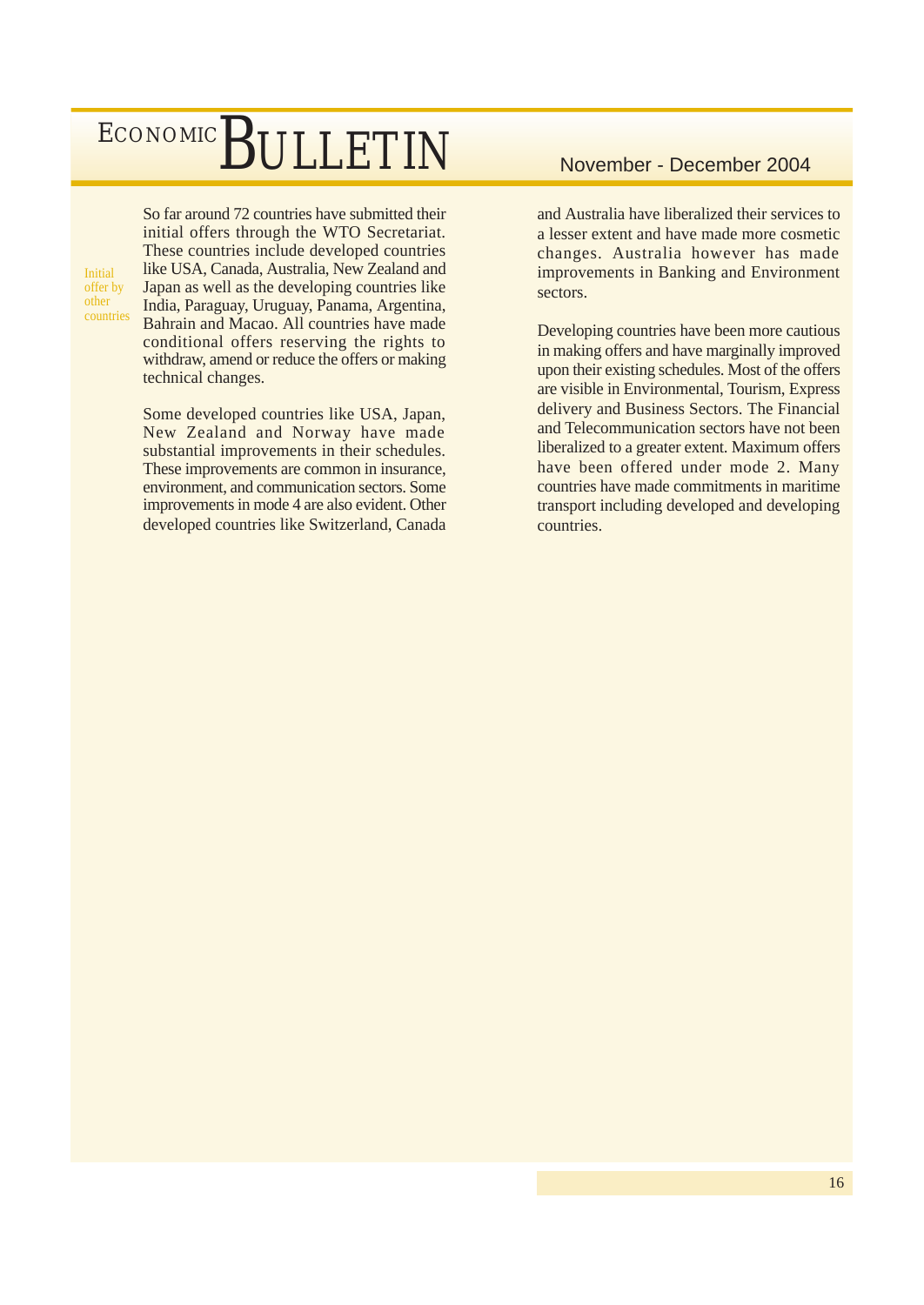| ECONOMIC BULLETIN |  |  |  |
|-------------------|--|--|--|
|-------------------|--|--|--|

### November - December 2004

17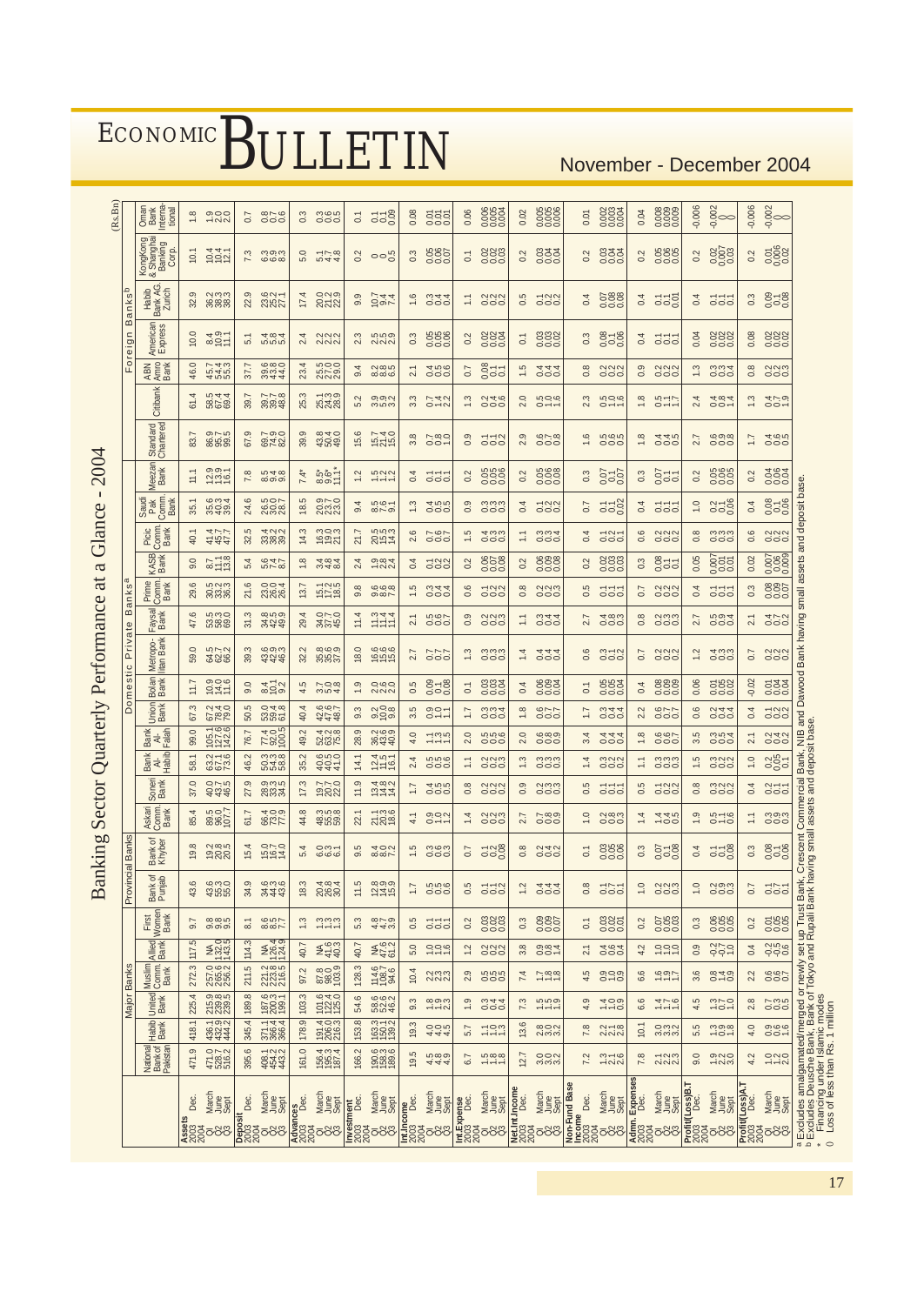### **Market Analysis**

Primary Losers

Outlook

November and December 2004 marked the resumption of a bullish phase in the equity markets. After a prolonged period of flat to negative movement that lasted just over 6 months, the KSE-100 Index rose 236 points (4.4%) in November 2004, and an impressive 650 points (11.7%) in December 2004. The Index opened November at 5332 points, rose to 5568 points by the month-end, and then managed to close December at 6218 points. Average daily turnover jumped sharply as well, from 227m shares in November to 451m shares in December. For the year as a whole (Jan.1- Dec.31, 2004), the Index rose 39% or 1746 points, having opened the year at 4472 points.

Market Review

Top Performers

KSE-100 Index (Nov1-Dec31, 2004) 4,600 4,800 5,000 5,200 5,400 5,600 5,800 6,000 6,200 6,400  $\frac{85}{2}$  5,400<br>
5,200<br>
4,800<br>
4,600<br>
4,600<br>
01-Nov 19-Nov 02-Dec 15-Dec 28-Dec  $\Omega$  $100$ 200 300 400 500 600 700 800 Turnover (m)  $\blacksquare$  Volume  $\blacksquare$  KSE-100

> Top gainers in the two-month Nov-Dec04 period included Nishat Mills (up 52.7%) and Gadoon Textiles (50.63%). Both stocks reflected overall bullishness in the textile sector ahead of the removal of textile quotas starting January 1, 2005. While the sector will be facing new challenges in the post-quota era, textile manufacturers who have upgraded their plants are expected to come out as winners ultimately with increased sales and production.

> Other strong performers included Fauji Fertilizer Bin Qasim (FFBQ), up 48% in the two-months on rumors of an expansion; Faysal Bank and Union Bank, up 43% and 42% respectively, partly on speculation but also on

strong long term growth expectations; Shell Pakistan and Pakistan Oilfields, up 30% and 27% respectively on high international oil prices; and Honda Atlas Motors and Indus Motors which both gained 23% as investors recognized that valuations were attractive in the auto sector given continued growth expectations.

Amongst the worst performers in the Nov-Dec04 period were KESC, which shed 5.7% because its privatization did not happen as scheduled on December 6th, 2004, and also because the expected sale price once the company is privatized is far lower than the current market price. Worldcall Communications continued its lackluster performance with a 4.6% drop in share price in this period, and Tri-Pack Films also lost 2.8% in this period. The worst performer however was Meezan Bank which closed down 12.4%.

The overall outlook is positive for the shortterm. Momentum going into January 2005 was strongly positive, and this should continue at least for the first 1-2 months of the year. Our view on the market for 2005 as a whole is bullish, but there will of course be corrections along the way, mainly on technical grounds though unforeseen surprises cannot be ruled out either given the local environment and past experience.

The primary drivers for share price growth continue to be strong corporate earnings, easy liquidity, and the generally positive macroeconomic environment.

From a sectoral point of view, the outlook is positive for most sectors. International oil prices appear to have peaked for now so further upside for OMCs and E&P company shares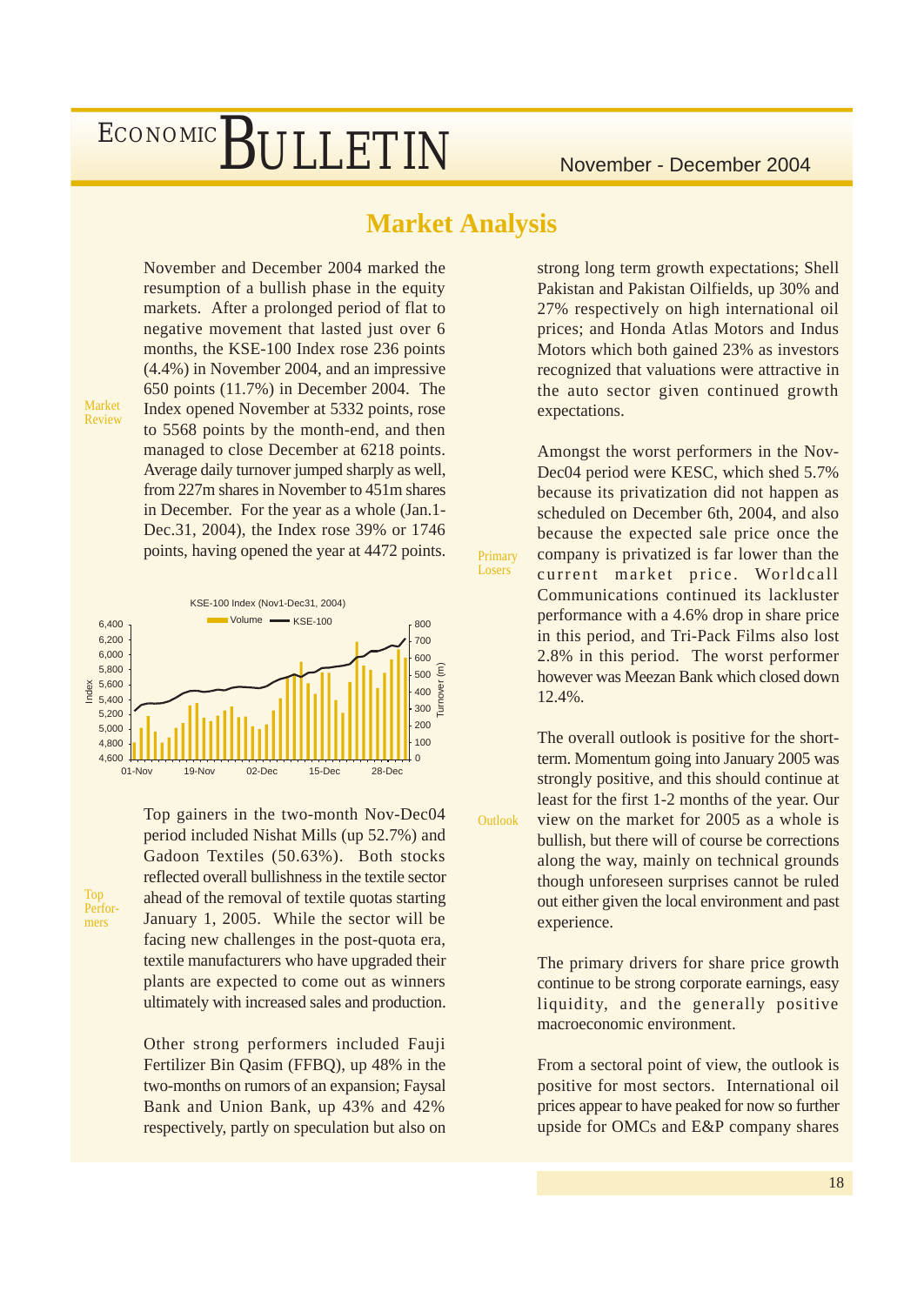may be limited, however, we still see opportunity in auto, banks, and the telecom sector. PTCL is slated for privatization, and as its sale date approaches, the company should see considerable gain in its share price. The same should be true for National Refinery given its upcoming sale. The cement sector should not be overlooked either. The market seems to view cements as a "has-run" sector, but cement demand growth of 24% in the last 6 months (Jul-Dec04) continues to surpass expectation, and suggests that the sector supplydemand scenario in the future may not be as difficult as naysayers project.



*(Contributed by Taurus Securities Ltd, a subsidiary of National Bank of Pakistan)*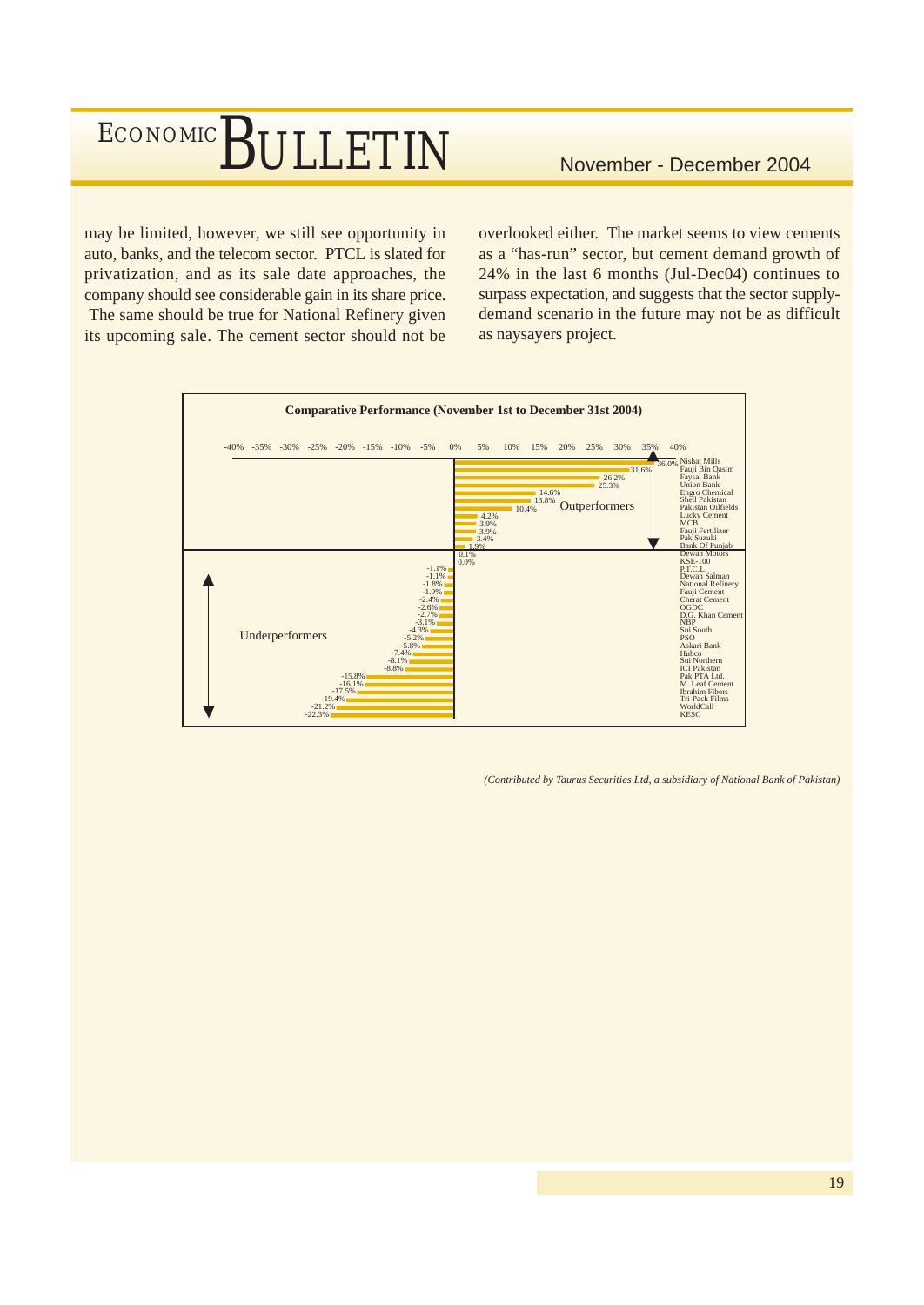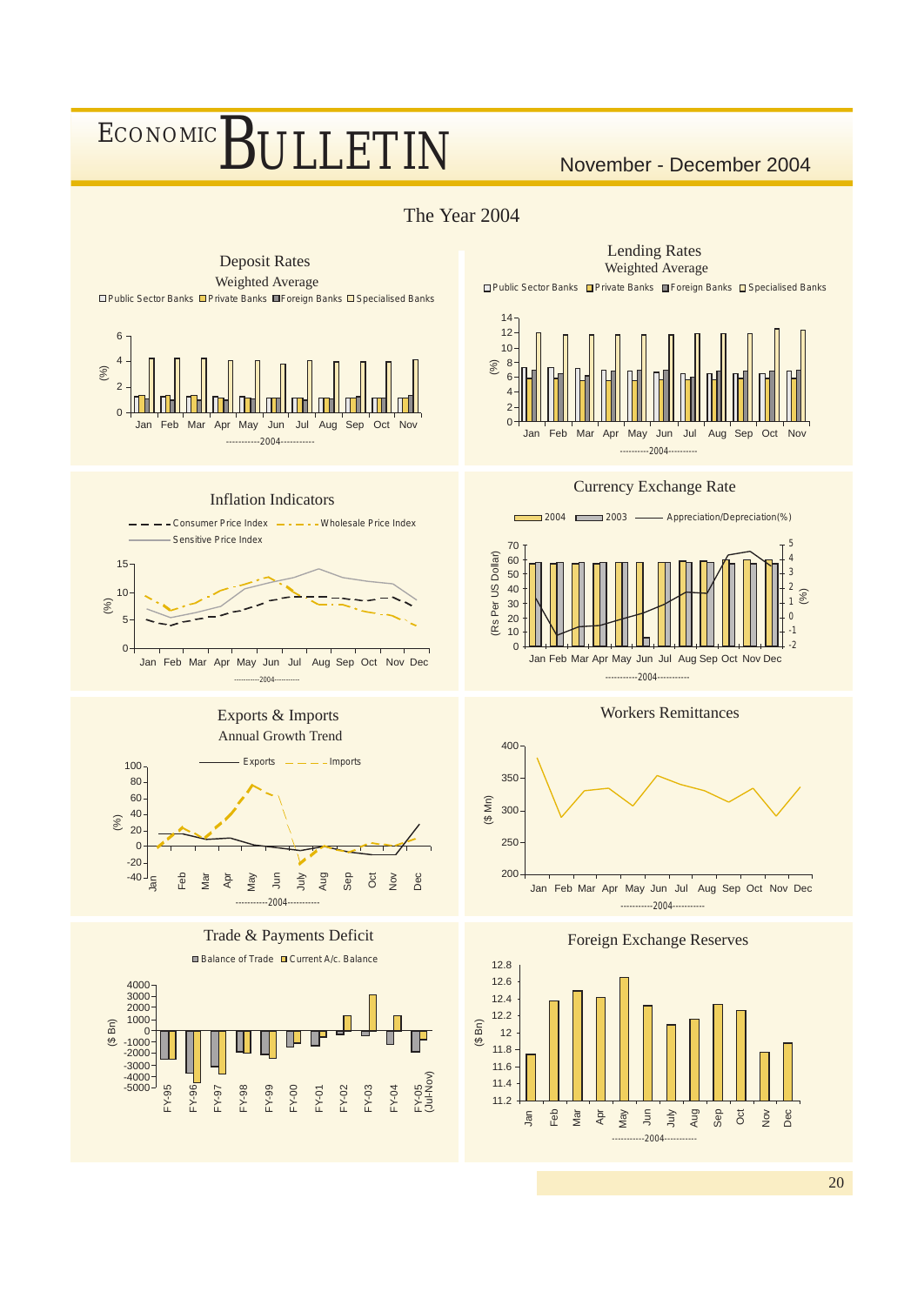### BULLETIN November - December 2004 ECONOMIC

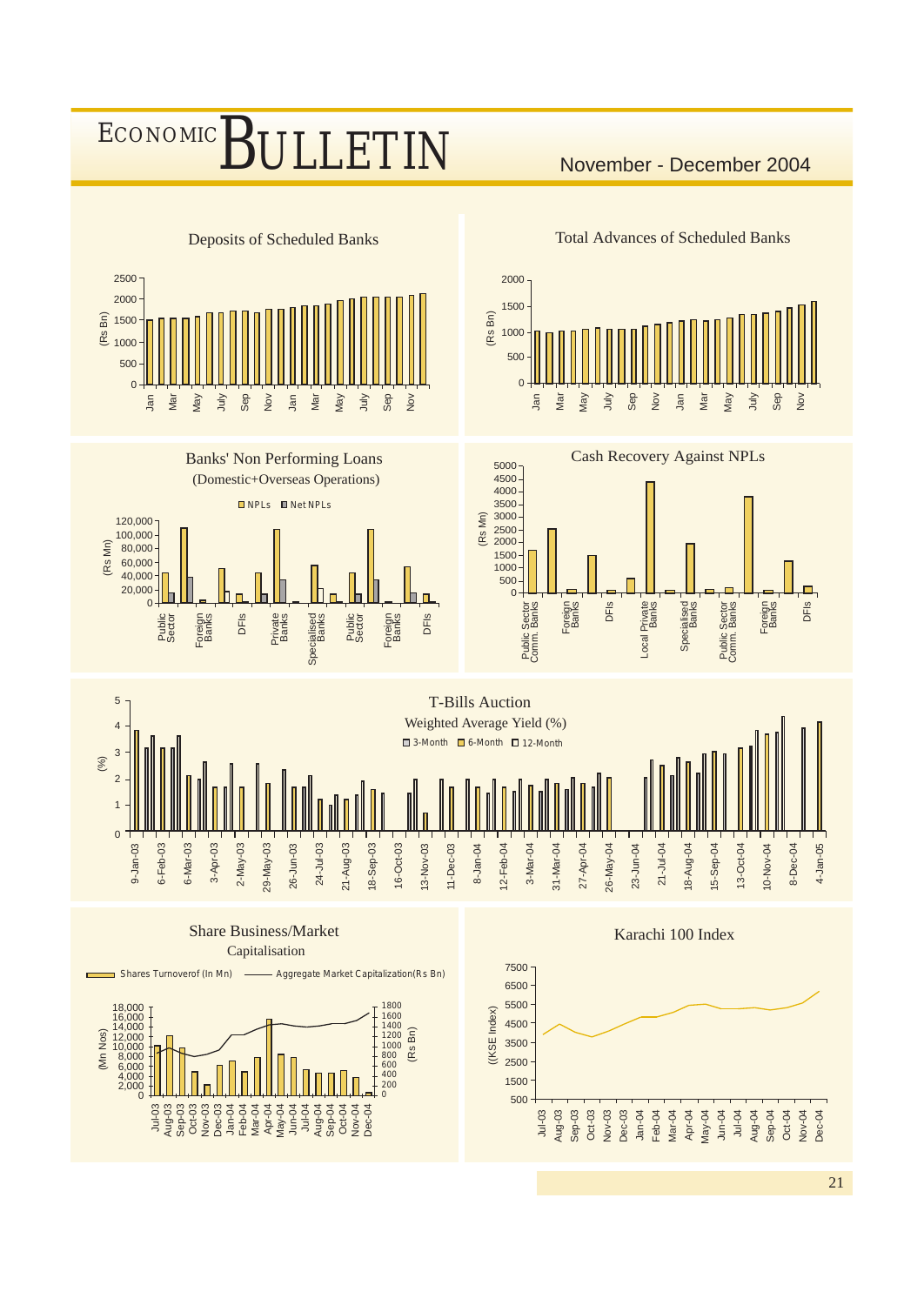### **Book Reviews**

We would like to introduce some of the new books available in the market on Pakistan's economy, which would be of interest to our readers.

*A. Dollars, Debt and Deficits, by Dr. Ishrat Hussain*

Dr. Ishrat Husain, Governor State Bank of Pakistan has written a number of books. This publication is a compilation of articles that were published until 1999 and also comprise his speeches, papers and addresses delivered as Governor, of the Central Bank. As such it covers a range of subjects, tackling some of the fundamental issues, focusing on factors that have a bearing on long term development, analyzing the problems in an objective and dispassionate way to identify pragmatic and workable solutions and providing hard choices to the difficult issues.

In the second part of the Book, the author has adopted a more realistic approach to the problems confronting Pakistan. In his preface, he writes "in practice, the real world does not operate according to the simple analysis of economic logic and there are many complexities and intricacies involved in arriving at a decision."

Some of the topics covered in this section are of interest to the readers given their growing importance in the economy. This includes the economic reforms and challenges confronting the economy, the SME sector, problem of poverty, the need for micro-finance, the banking sector reforms, the changes introduced in the State Bank, the measures to be taken to start improving our social and human development indicators, the essential ingredients to develop a fair, efficient and equitable tax system in the country, and an interesting article on why perceptions about Pakistan economy differ.

The book is a great addition to the literature available on Pakistan economy.

*B. Social Development in Pakistan Combating Poverty: Is Growth Sufficient – Annual Review 2004 Social Policy and Development Centre*

Social Policy and Development Centre is a private sector research organization that undertakes policy relevant research on social sector development. Over the last ten years it has highlighted the problems of social underdevelopment and inequality and poverty.

The Annual Review – 2004, outlines a strategy for poverty reduction. Poverty reduction cannot be achieved through growth alone, but requires a measure of equity as well. The strategy outlined is built upon three pillars: accelerated GDP growth, improved asset/income distribution; and enhanced human/social development. It suggests a policy framework whereby accelerated growth and rapid poverty reduction can be rendered complimentary and feasible in the medium term.

*C. Management Text & Cases – 2005, by Prof. Dr. Khawaja Amjad Saeed*

Dr. Khawaja Amjad Saeed, Principal, Hailey College of Banking & Finance University of Punjab, Lahore has to his credit quite a number of books; in diversified areas, the economy of Pakistan, Auditing, Management, Mercantile & Industrial Laws.

The contents of the above mentioned book recently published, contains lucid analysis of the basic concepts of management, a section which deals with contemporary issues in human resource management and development, knowledge management, the rise of reengineering, motivation etc., while the third section has selected case studies on contemporary issues in Management. These cases (12) have been authored by South Asian scholars and edited by the author. They cover such themes as decision-making, Personnel Management, Industrial Relations, Strategic Management etc.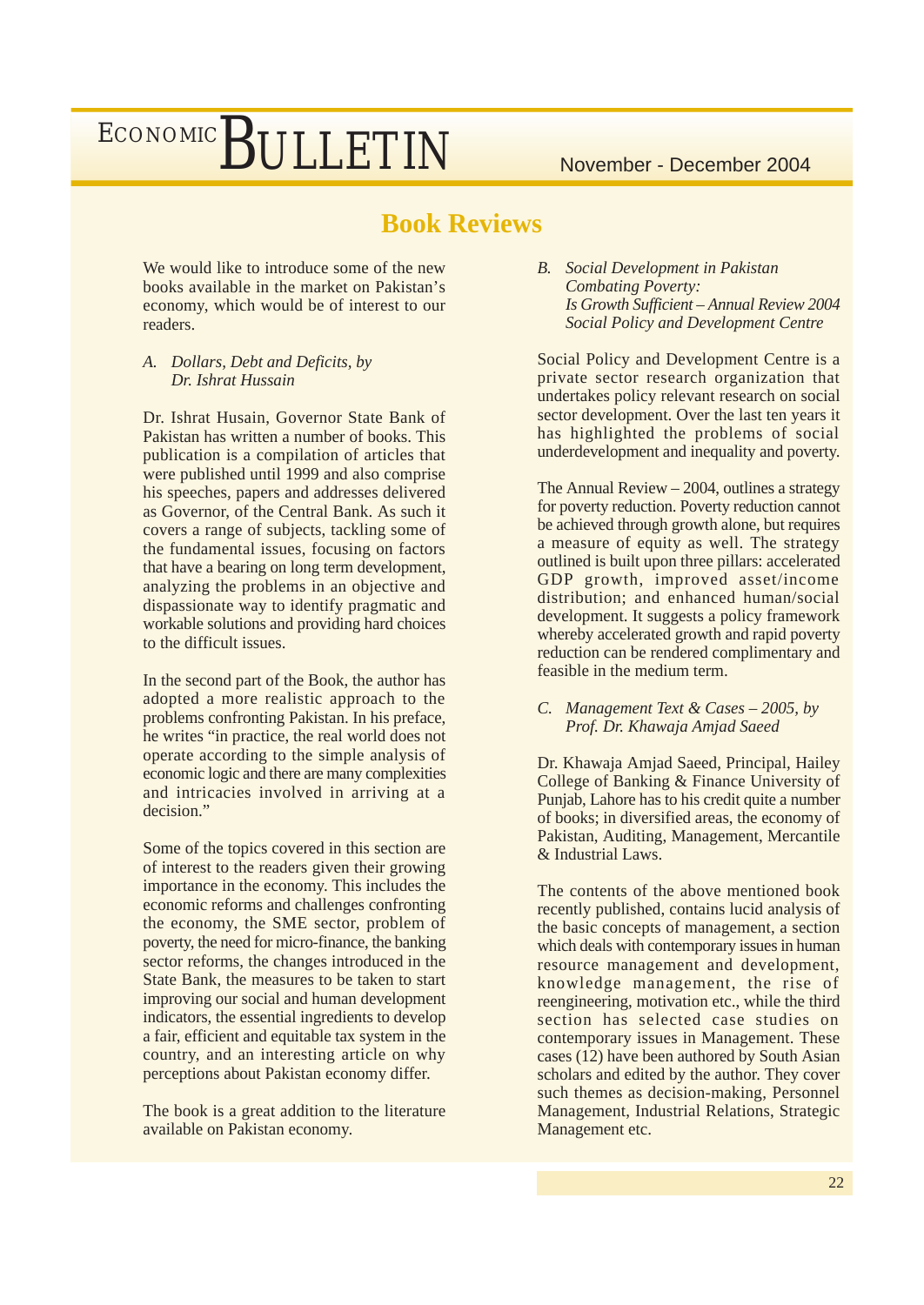*D. Financial Management in Pakistan by Javed Ansari, Muhammad Naeem, Jamal Zuibairi Oxford University Press*

A book on financial management process in Pakistan. It explains financial management theories and practices in the context of Pakistani laws, business environment and institutions. It gives an insight into understanding financial management as practiced in Pakistan.

The first part of the book discusses the capitalist financial system, part two is about the tools, techniques and methods used in financial management and the last section is about financial management practices, with case studies on capital budgeting, capital structuring, working capital management and leasing.

As forecasting is an integral part of the planning process, there is a chapter on Financial Planning & Forecasting, which discusses cash flow forecasting and the forecasting of financial statement, with a brief introduction to Financial Planning models.

*E. Money & Banking in Pakistan Fifth Edition by S. A. Meenai, Revised and Expanded by Javed A. Ansari*

A comprehensive book on money and banking, detailing banking sector developments in Pakistan during the period 1947-2003. The fifth edition has been extensively revised and updated.

Part one deals with monetary theory and policy, presenting the major schools of monetary policy and assessing their policy recommendations in the Pakistani context; with a chapter identifying what monetary policy can and cannot do.

The second part of the book gives an historical background to the development of the banking sector, the institutional structure of the country, the growth of the financial markets in Pakistan and a period analysis of the monetary policy pursued. It also includes a review of several empirical studies on monetary and financial sector development in Pakistan.

### *F. World Development Report – 2005*

This year's World Development Report has as its central theme creating a 'Better Investment Climate for Everyone'. It is only if the environment in which firms and entrepreneurs, farmers and small and micro-enterprises, large manufacturing units and multinationals operate is conducive and offers opportunities for investment can each sector contribute towards development and poverty reduction. Perhaps it may be considered as one of the central challenges of development.

The Report draws four major conclusions. First, the objective should be to create an investment climate that benefits all; firms of all sizes and types so that each makes a contribution to growth and poverty reduction. Second, efforts to improve the investment climate need to go beyond just reducing business costs. Third, the Report emphasizes that progress requires more than changes in formal policies. The Governments need to bridge the gap between policies and their implementations. The Governments have to build credibility and develop public trust, to ensure their policy interventions are crafted to local conditions. And finally the Report reviews strategies for tackling such a broad agenda. Everything cannot be done at once. However, governments have to address the important constraints so that confidence is built to invest and sustain a process of ongoing improvements.